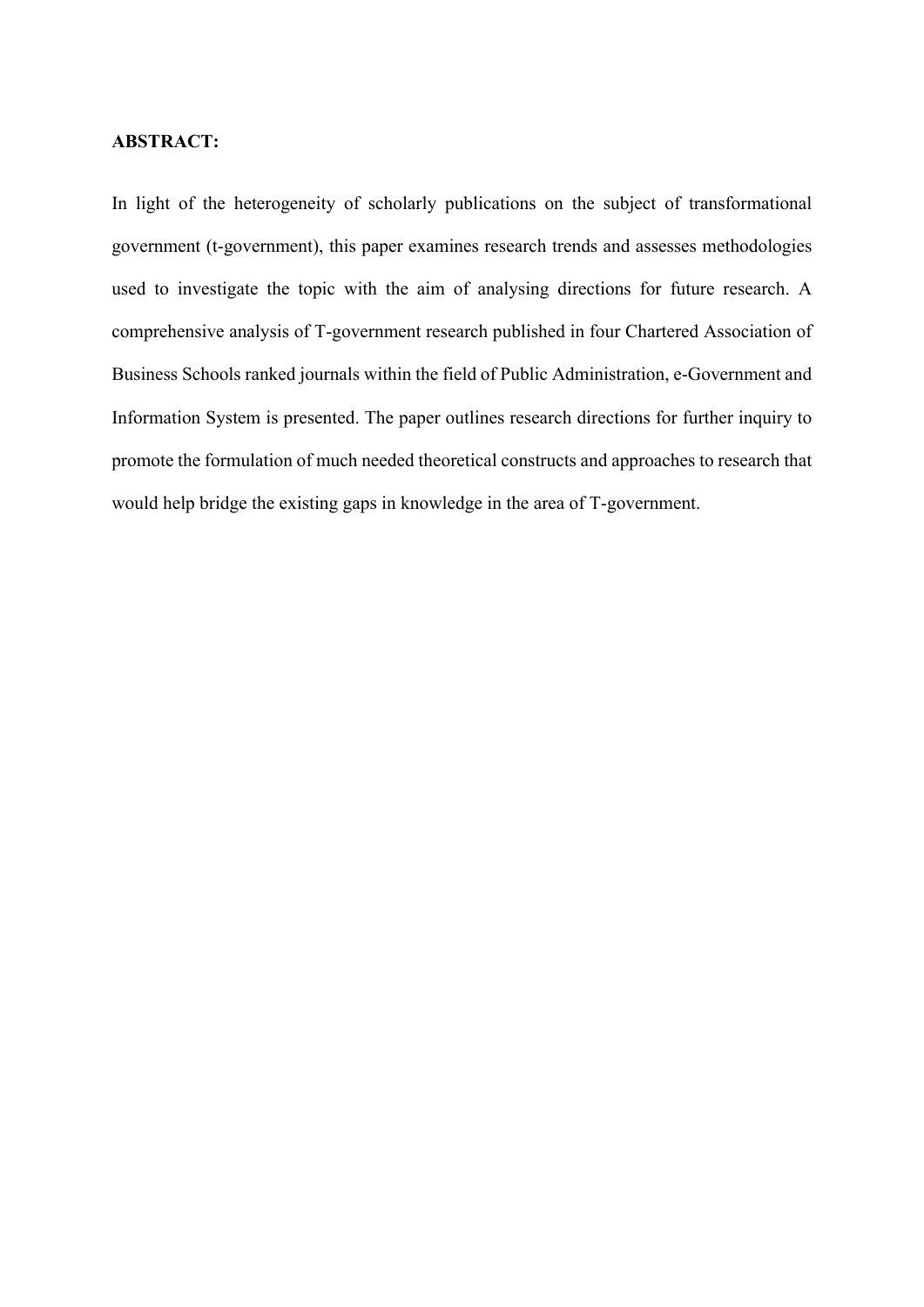# **Studying T-Government: A Review of the Existing Methodological Approaches and Future Outlook**

Amizan Omar<sup>a,\*</sup>, Vishanth Weerakkody<sup>a</sup>, Ahmad Daowd<sup>b</sup>

*<sup>a</sup>Faculty of Management, Law and Social Science, University of Bradford, Richmond Rd, Bradford, BD7 1DP, United Kingdom*

*<sup>b</sup>Coventry Business School, Coventry University, William Morris, Gosford Street, Coventry, CV1 5ED, United Kingdom*

<sup>\*</sup> Corresponding author.

*Email addresses: a.omar4@bradford.ac.uk (A.Omar), v.weerakkody@bradford.ac.uk* 

*<sup>(</sup>V.Weerakkody), ad1496@coventry.ac.uk (A.Daowd)*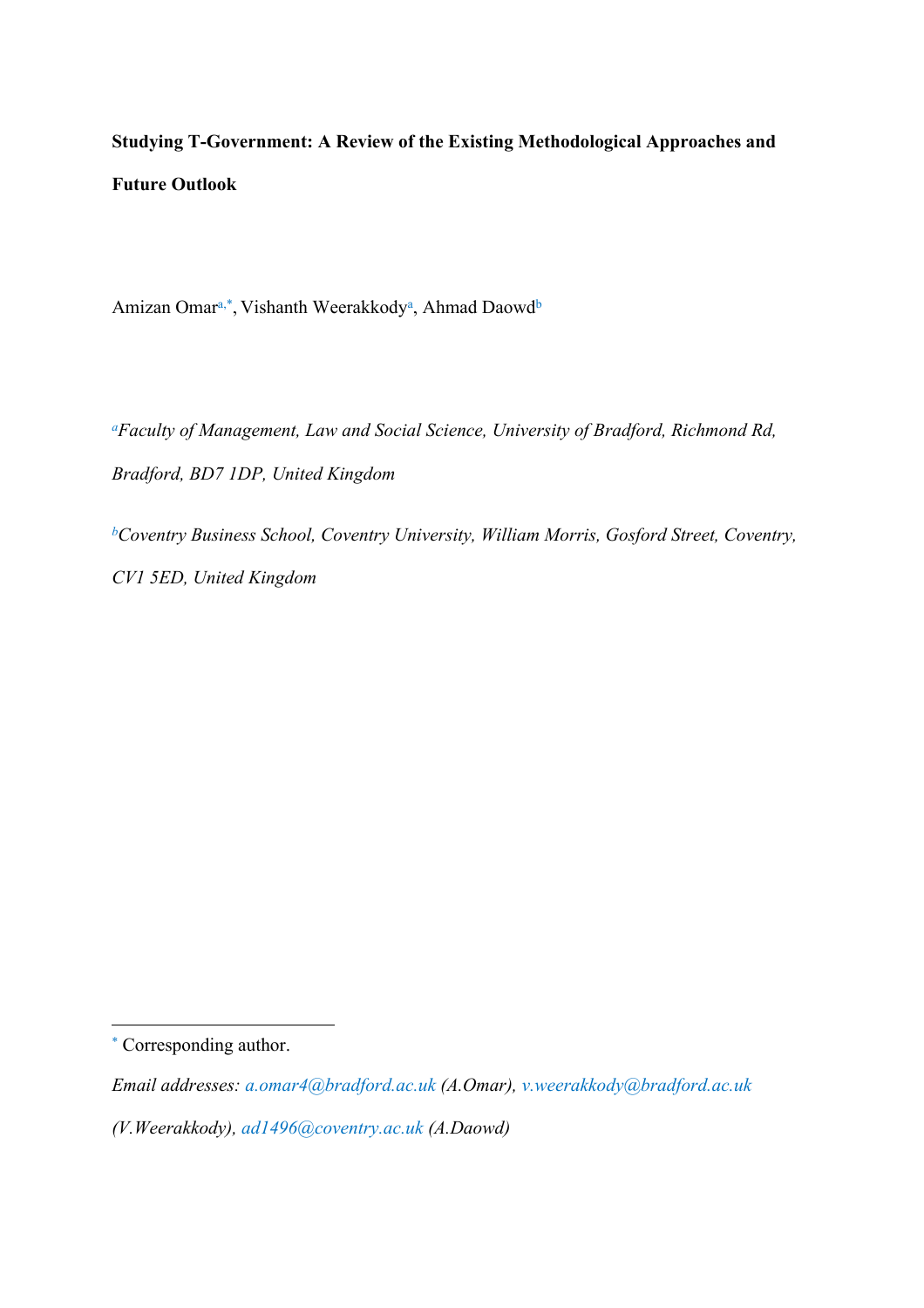## **1 Introduction**

Underpinned by the technology revolution (Deloitte, 2019), digital Darwinism has continued to reshape socio-economic needs and promote situations where governments are forced into implementing bigger change programmes than ever before (Omar, 2018; Omar et al., 2017). Traditionally, a government is designed to deliver services and policies (Deloitte, 2019). However, such function has evolved in the past 20 years and the influence of Information and Communication Technology (ICT) has been a dominant force in such evolution. Hence, improving operational efficiencies is embedded as the core ethos of modern governments (Mahmood et al., 2019). In this context, governments are expected to design policy that enables digital transformation through the implementation of ICT-led policy instruments, often referred to as "Transformational Government" or T-Gov (Weerakkody & Waller, 2016). Both academics (e.g. [Layne and Lee, 2001;](https://journals.sagepub.com/doi/full/10.1177/0020852318816798) Scholta et al., 2019) practitioner organizations (e.g. [United Nations;](https://journals.sagepub.com/doi/full/10.1177/0020852318816798) Deloitte) consider T-Gov as characterising an advanced state of digital government development. Because the term transformation represents a fluid concept that is often used to signpost different contexts by practitioners, politicians and scholars (Bannister and Connolly, 2011), the definition of T-Gov warrants thoughtful consideration. One of the early definition states that T-Gov is a technological innovation and shift to new entrepreneurial culture from inefficient, unaccountable bureaucracy (Blackstone et al., 2005). According to Bannister and Connolly (2011), T-Gov is a mixture of e-Government, business process reengineering and business scope revaluation. Meanwhile, Janssen and Shu (2008) describe T-Gov as a government that is transparent, accountable, efficient, and agile. Commenting on Janssen and Shu's definition, Bannister and Connolly (2011) poses the question if the qualities of T-Gov are "absolute or relative" – i.e. if transformation is complete when agility is achieved?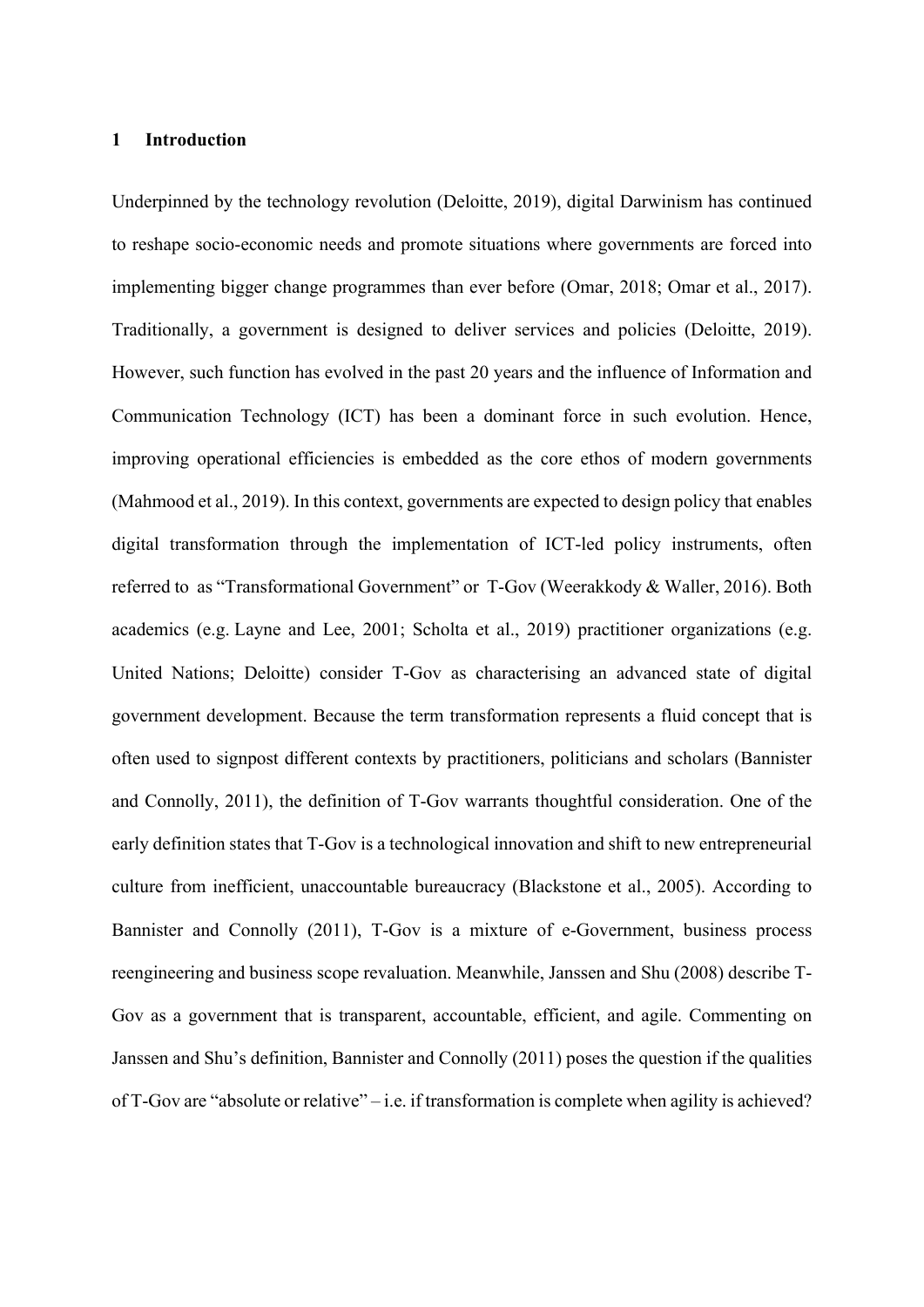And if yes, then how is agility defined? To debate this is beyond the scope of this paper and for the purpose of constraining the context, these two definitions are adopted literally.

Within a short period of time, the T-Gov agenda has become more imperative than ever, thus encouraging increasingly heavy investments on various digitally led initiatives. Mukhoryanova (2016) reports on investments by governments around the world on TGov initiatives. Examples include: United States government - USD36.6 billion since 1992, Russian government - USD0.18 billion since 2002 and South Korean government - USD1.6 billion since 2003. In the UK, over GBP3.2 billion has been invested on digital government initiatives until 2018 (UK.Gov, 2018). This includes the National Programme for Information Technology (NPfIT) and Common Agricultural Policy Development Programme (CAPD). Meanwhile, 1,129 digital government projects worth USD292.7 billion in 135 countries were funded by the World Bank (World Bank, 2017).

Unfortunately, not all of these investments came to fruition. Many of the initiatives had failed to realise their objectives (Mahmood et al., 2019, Alzahrani et al, 2017, Weerakkody et al., 2016). In the UK for instance, the NPfIT (i.e. an ICT-led policy instrument aimed to transform the UK National Health System by sharing of patients records and self-booking GP/hospital appointments) that was terminated in 2013 has been listed among the biggest fiascos in the world (Parliment UK, 2013). The failures of various TGov initiatives in the UK public sector alone accounts for over 20 billion GBP of taxpayers' money. Besides these examples, the adoption of an ICT-led mechanism in Europe to manifest its Common Agricultural Policy Development Programme (CAPD) created issues that eventually impeded its implementation (Kuhmonen, 2018). To quote more examples  $-$  i.e. the attempt to digitally transform healthcare and defence sector in the U.S. and the plan to establish a common government portal in Australia and Canada had demoted change (Mahmood, Weerakody and Chen, 2019). In fact,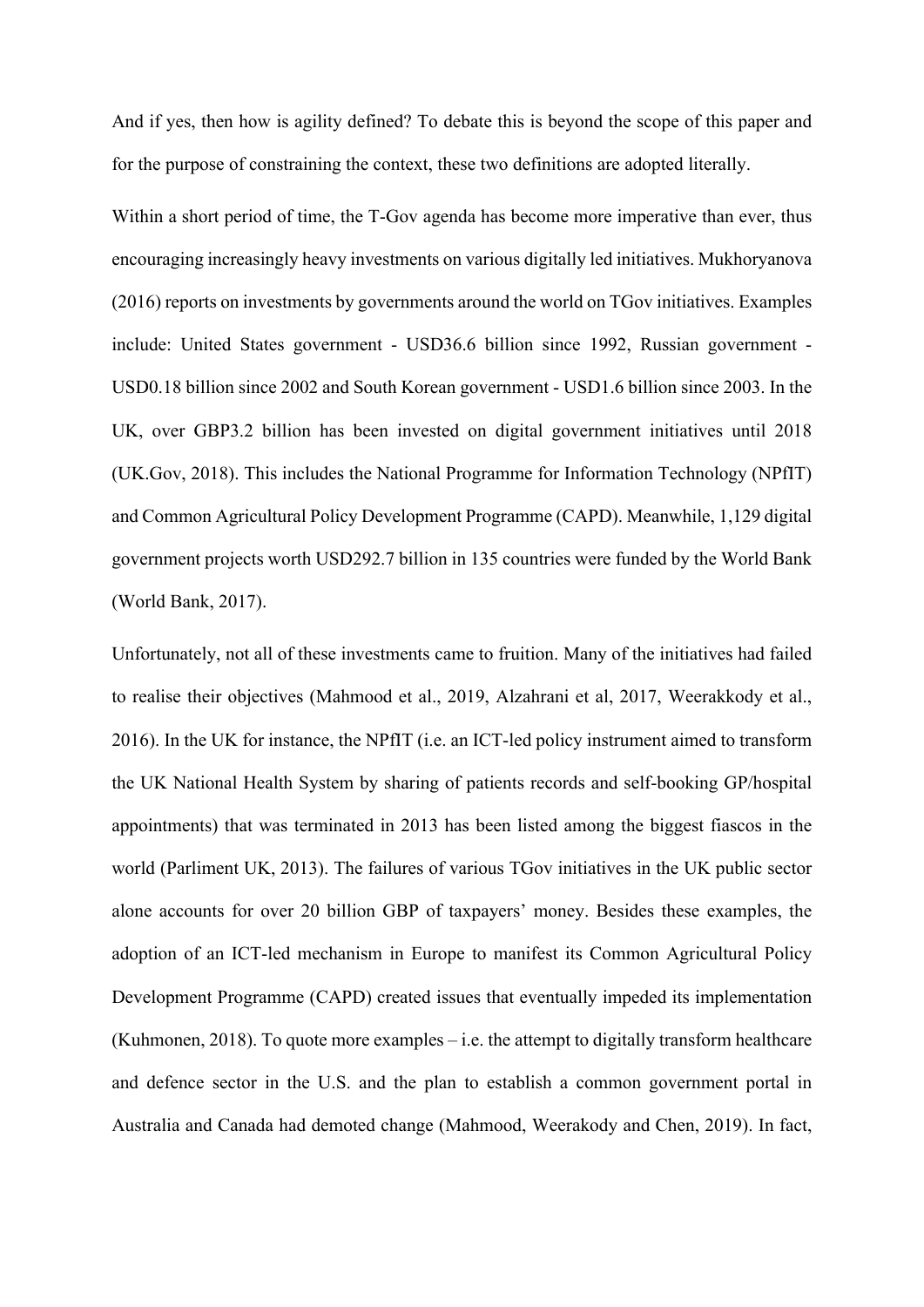though an analysis of 30 years of U.S. literature on the public sector, Kraemer and King (2006) concluded that very limited change has been attained through ICT-driven government reform. Besides wasting the tax-payers' money, these failures also facilitate the decline of the citizens trust in government (Mahmood et al., 2019). This scenario demands insights from the experts. Given the nature of T-Gov as a field it has lured investigations from scholars representing different research or academic fields, especially those from public administration (PA), information and communication technology (ICT) and information system (IS) disciplines. For example, 9,095 conference proceedings and peer-reviewed journal articles were published and indexed in Scopus since the past four decades, of which more than 90% of publications were made within the past two decades. (see Figure 1).



Figure 1: T-Gov publications from year 1979 to 2017

The plethora of scholarly works particularly during the last two decades have crowded many publication outlets. Focusing on various aspects, these works were built upon myriad of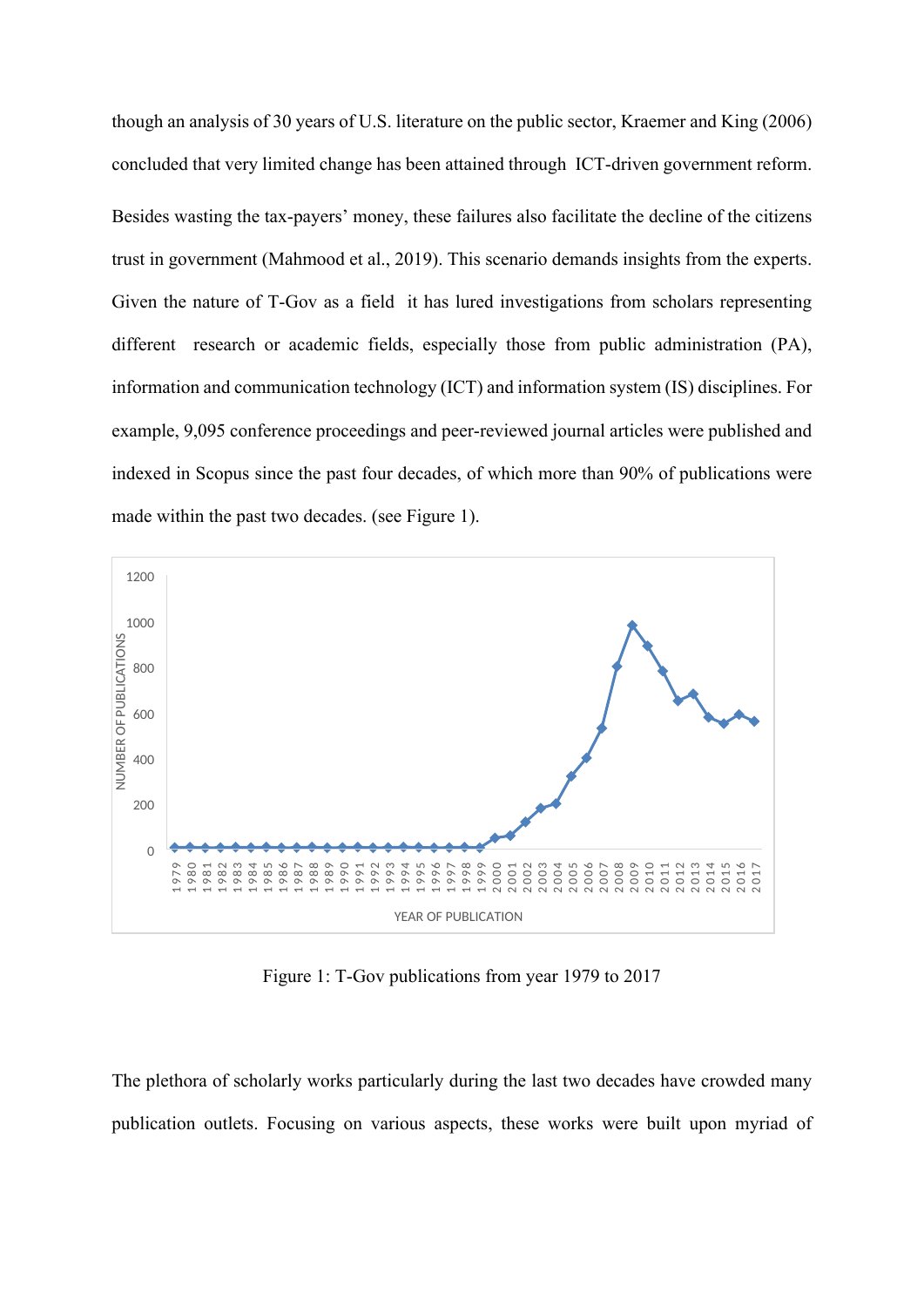methodological approaches, revealing insights and practical guides, yet failing to develop a common frame of reference for analysing T-Gov.

In light of this heterogeneity and based on the belief that scientific judgement should be informed by the knowledge constructed in previous studies, we advocate that it is imperative to conduct a critical, integrative review of scholarly publications in the field of T-Gov.

Thus, we performed a review of the methodologies used by more than 400 papers published in four Chartered Association of Business Schools four stars and above-rated journals from the field of Information Systems (IS), public administration (PA) and e-government. Our aim is to identify the tendencies in T-Gov research and to advise the directions of future works. Essentially, the research provides a framework to guide practitioners and researchers assess the field by evaluating the main focus of T-Gov research and the methodological approaches used to study the topic as described in leading journals, as well as the potential links between the research problems investigated and the findings.

The rest of this papers is organised as follows. The next section offers a review of published articles concerning T-Gov research and analyses the gaps in the methodological approaches used in these studies. In the third section, we outline a frame of reference for a research methodology for the study of T-Gov, followed by the fourth section that outlines the analysis of the result of empirical data obtained for this research. Finally, we discuss the findings and present the conclusion that also comprises research limitation and suggested future direction for the study of T-Gov.

## **2 The Methodological Gap in T-Gov Research**

The rapid evolution of technology has facilitated the exponential growth of the various ICTled transformation efforts in government. Within the period of just under two decades, many governments around the world have moved from provision of online information to online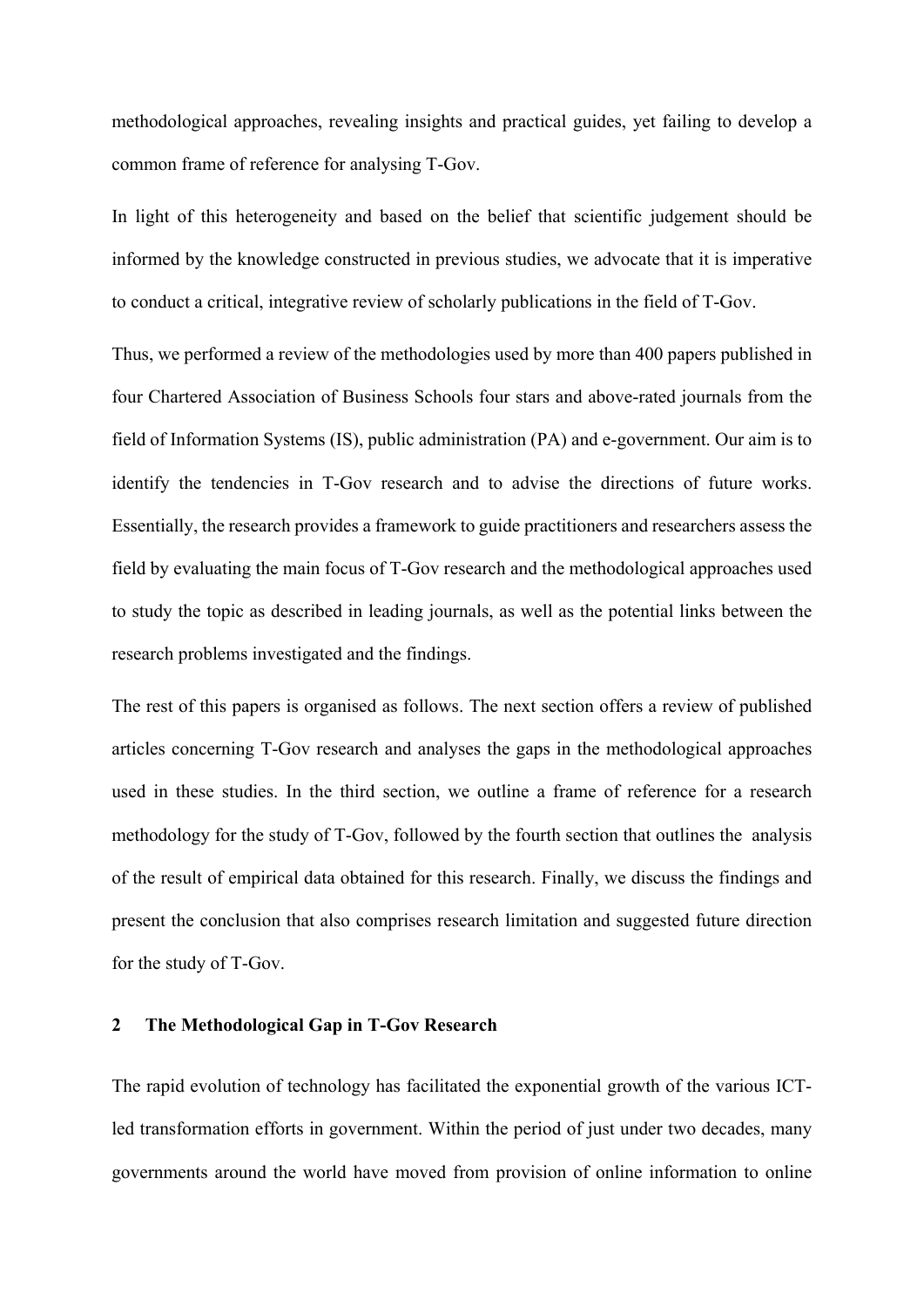participation (Ingress et al., 2018; Lee-Geiller and Lee, 2019). Various ICT-led projects have been initiated and implemented to support these transformations. However, not all projects have been successful; many failed projects have wasted public resources and tarnished citizens trust (Mahmood et al., 2019). Such context signposts the need for new knowledge and practical insights into T-Gov.

Gustafsson and Bowen (2017) emphasies that for new resaerch to unveil new knowledge and practical insights, it should be built on the existing research. Until recently, there have been limited attempts to understand how researches in T-Gov were approached in order to enhance existing knowledge. Some of the seminal works in this respect are as follows. Rivera (2006) focuses on the meaning of e-government and critiques it in national public administration context. Yildiz (2007) published a study on e-government research limitations and suggested the need for more empirical studies to allow the development of new theoretical arguments. Heeks and Bailur (2007) studied the research philosophy and theories used in e-government papers published in major conference at the time concluding the same. A decade later, Medaglia and Zhu (2017) investigated citizen engagement with government through digital media and proposed an approach to frame the relationships between relevant constructs that indicate future avenues for research. A year later Wirtz and Daiser (2018) did a meta-analysis of 129 quantitative papers in peer-reviewed T-Gov journals and proposed directions for future T-Gov research using quantitative methods.

Omar et al., (2016) suggest that PA and IS are the two interlacing disciplines in the field of T-Gov. As such, the methodological issues discovered in PA research could easily be inherited by T-Gov research. McCurdy and Cleary (1984) assert that research in the PA field suffers methodologies weaknesses. The claim was supported by Stallings and Ferris (1988) who confirm that methodolgies used within this field are often inappropriate to comprehend the complext context of PA. They criticise the limited evidence used by researchers to confirm the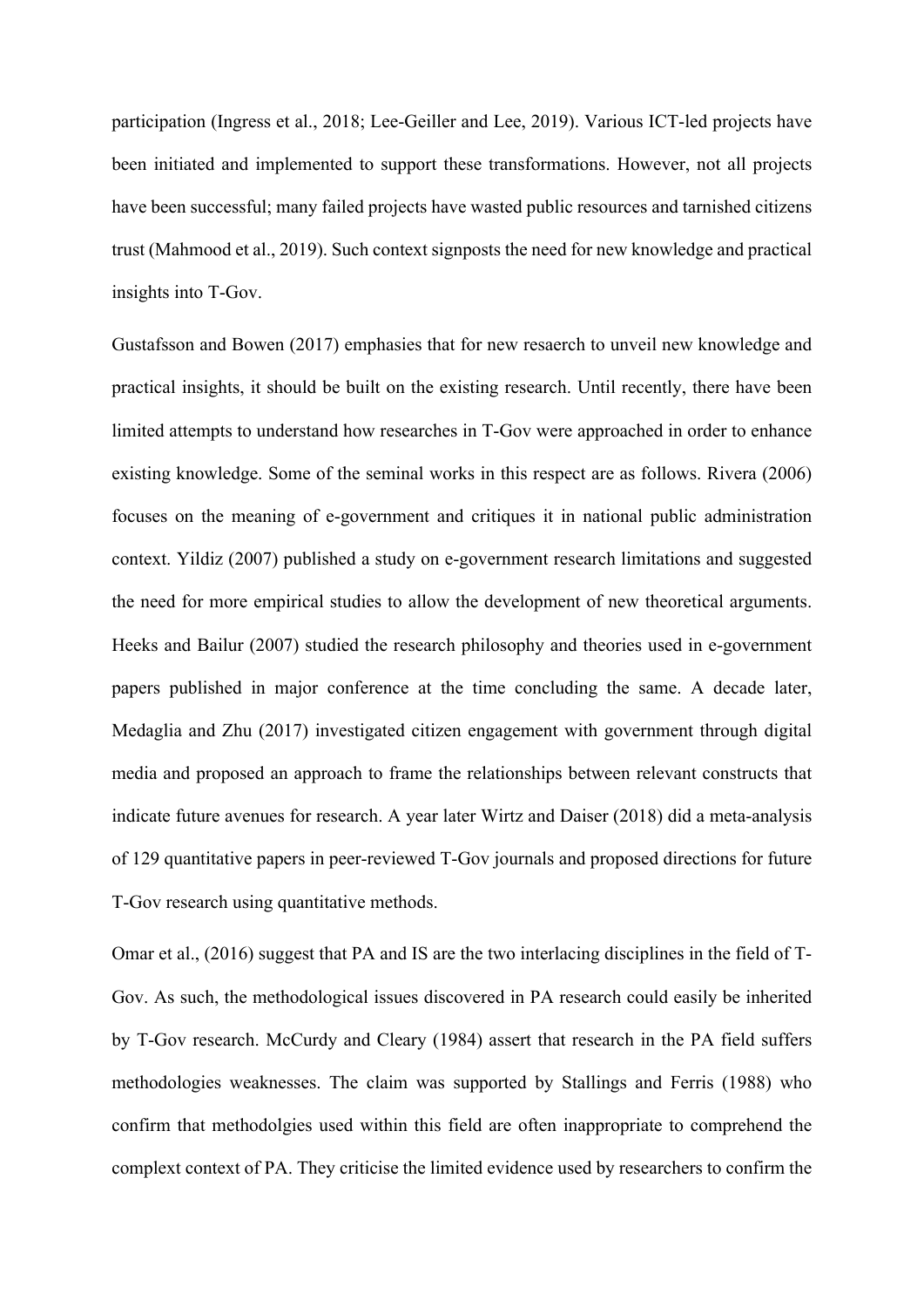validity of techniques and the excessive use of case study methods or non-empirical approaches. Many scholars agree that this issue is common among the IS/PA journals. For instance, Rodriguez, Alcaide and Lopez (2012) highlights that although the number of research in T-Gov has notably increased since 2000, the focus on understanding the government's perspective rather than analysing citizens's opinion remains as majority.

Although both qualitative and quantitative studies are used to study the T-Gov phenomon, descriptive-qualitative studies are evidently preffered over quantitative study (Rodriguez, Alcaide and Lopez, 2012). The qualitative method seen in T-Gov research was often associated with descriptive studies that were based on weak, casual data (Brower et al., 2000). In fact, Wirtz and Daiser (2018) argue that T-Gov literature demands more quantitative empirical research to enable theory development. Medaglia and Zhu (2017) and Alcaide et al., (2017) advocate that the adoption of quantitative methods to study T-Gov is more precise and scientifically relevant to scholarly work. However, we believe that such statements will not undermine the credibility of qualitative approaches in generating scientific knowledge and powerful insights - if it is appropriately employed. In general, qualitative resaerch shows inductive orientation based on epistemological inductivism and constructivism, and ontological subjectivism, while quantittaive research comes from a deductive, positivist position (Wirtz and Daiser, 2018). Quantitative research is often associated with advantages that it generally suits theory testing and the generalization or replication of findings (Creswell, 2014), and less susceptible to subjectivity as compared to qualitative research (Zikmund et al., 2013). Nonetheless, we argue that quantifying social phenomena may involve a complex conceptualization and operationalization processes. Hence, quantitative approaches also entail potential disadvantages.

In his recent work, Wirtz and Daiser (2018) outlines the disadvantages of quantitative research as follow: wrong sample sizes that disallow generalization of findings, method bias  $-$  i.e.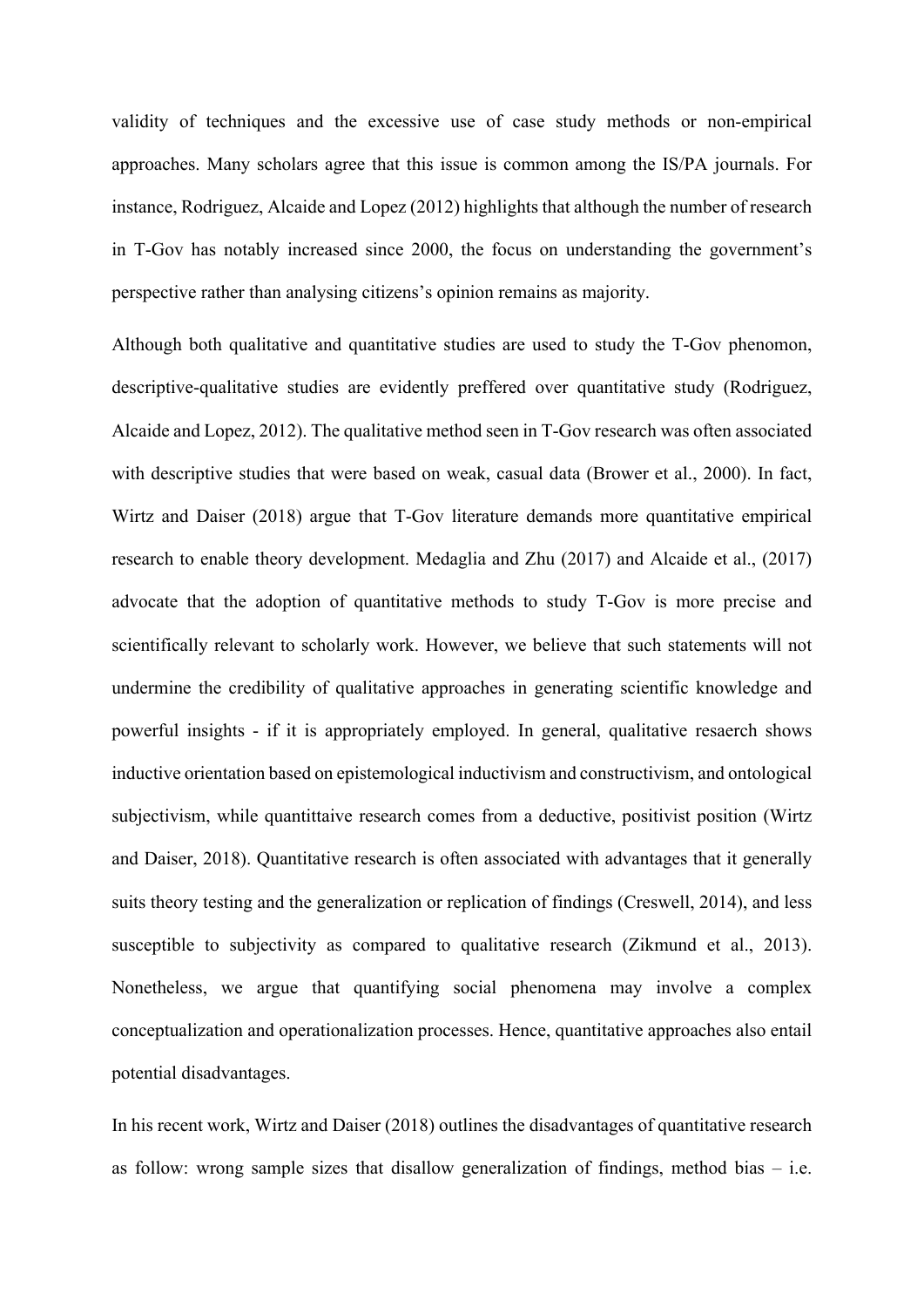research participants provide information for both dependent and independent variables, endogeneity – i.e. variables are influenced by the unmeasurable factors, and scaling of data that lead to distortions. This leads us to the argument about research rigor. A rigorous research encapsulates a strong research design and appropriate method of answering research question(s). Hence, scholars such as Lincoln and Guba (1991) and Yin (1994) agree that a rigorous research entails valid and trustworthy findings. The process of ensuring rigor in research starts with research design. Yin (2018) asserts that research design is the blueprint for any research. As a research blueprint, a research design determines the method of gathering relevant evidence that will effectively answer the research questions. Practical implications of a research in particular is derived from a coherent research design (Fountain, 2003). The premature start of an investigation without proper details on how the research and its evidence should be approached, as well as the re-purposing of the same research design to fit different studies always lead to unreliable results or failure in addressing the research question. Through an assessment on rigor and relevance criteria of research on T-Gov publications, Gronlund and Andersson (2006) found that rigorousness of T-Gov research has improved over the early period from the mid 1990 to the time of their research in 2006. However, Mintzberg (2014) argues that overly concern on doing research correctly often deludes insightful findings. His argument poses a question of whether T-Gov research suffers the consequences of focusing on 'rigor' or methodologica correctness' that eventually limits insighful findings. This may explain why there continues to be gaps in theoretical and practical insights and related failures in T-Gov initiatives; this embodies what we seek to investigate.

As mentioned earlier, T-Gov is a hybrid discipline made of IS and PA disciplines. This uniqueness offers researchers a range of theories that could be applied as an analytical lens in their studies; hence, the selection is broad to the native IS or PA theories. In fact, social theories such Institutional Theory and Structuration Theory have also been used to investigate T-Gov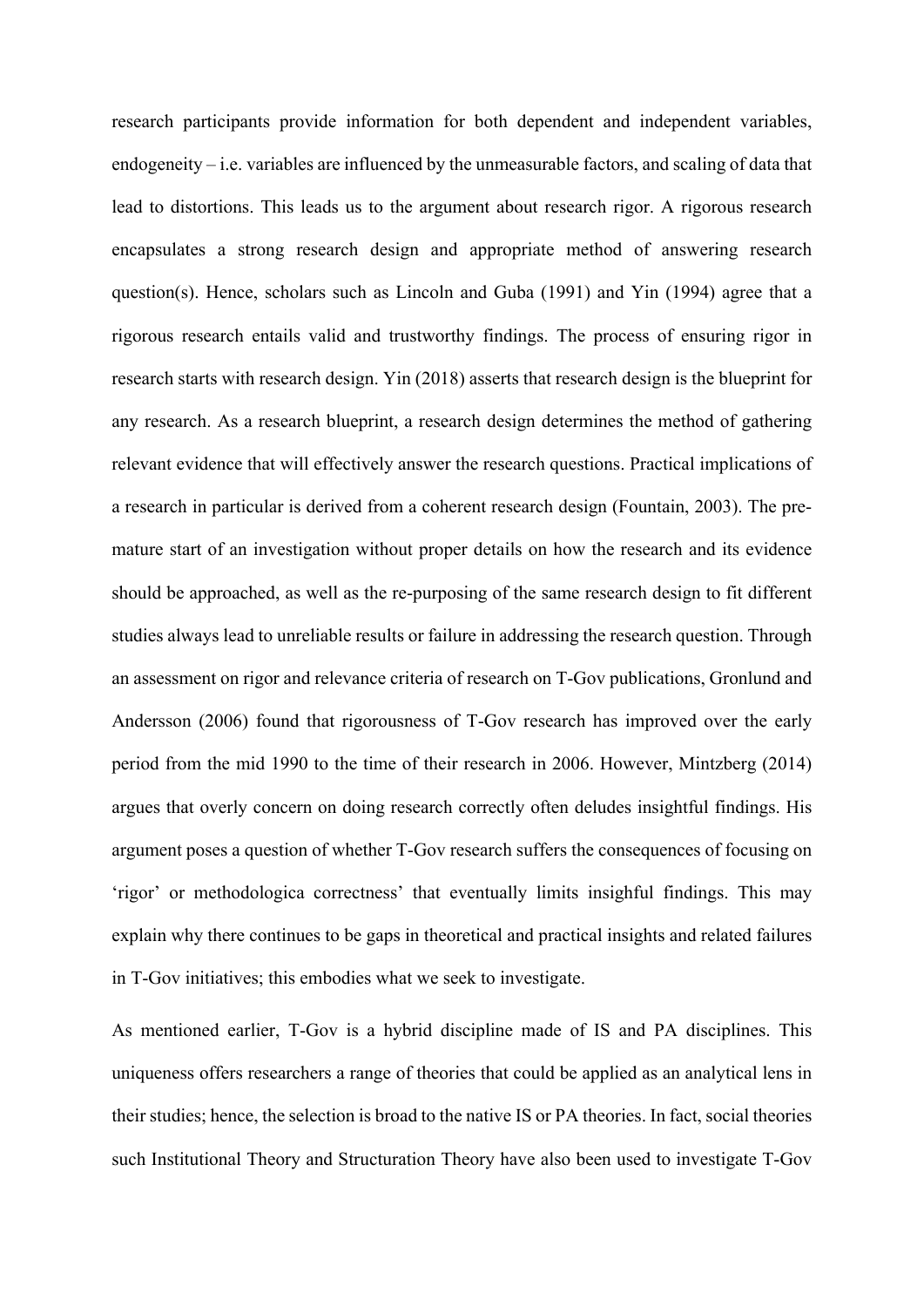(Omar et al., 2016; Bannister and Connolly, 2015; Moody et al., 2010). The use of Institutional Theory to study T-Gov has be criticised for structural biasness (Bannister and Connolly, 2015) – i.e. the theory limits explanations situated at individual or same level of analysis. To overcome this limitation, some scholar use the fusion concept – for instance by combining the theory with Structuration Theory (see Omar et al., 2016). We posit that the fusion of concepts such as this one would maximise cross-disciplinary academic debate, inviting new knowledge and novel insights. Therefore, for an interdisciplinary field such as T-Gov, "substantive significance of a theory should be given priority over "statistical significance". This is another aspect that this research is seeking to explore.

Considering these questions, this article seeks to provide a general overview and a foundation for future research in the field of T-Gov, by analysing the articles published in four CABS rated journals to obtain evidence on the preference of methodologies and their main focus.

## **3 Methods**

## *3.1 Article Selection*

Bandara, Miskon and Fielt (2011) assert that the underlying structure and method of conducting literature reviews defines the pathways for successful research outcomes. Hence, systematic and structured literature reviews are recognised as approaches that facilitate the production of a thorough and rigorous analysis (Webster & Watson, 2016). This is conditioned by the adoption of a comprehensive and replicable literature search strategy that is fundamentally rested on the relevance of the selected publication outlets, keywords, and time-span (vom Brocke et al., 2009). To do this, the researcher is first required to select the relevant publication outlets to perform the search, before outlining the strategies to be deployed, such as the keywords and publication date (Webster & Watson, 2016). This is to ensure that relevant studies with regard to specific topic of research are obtained without bias (Denyer & Tranfield,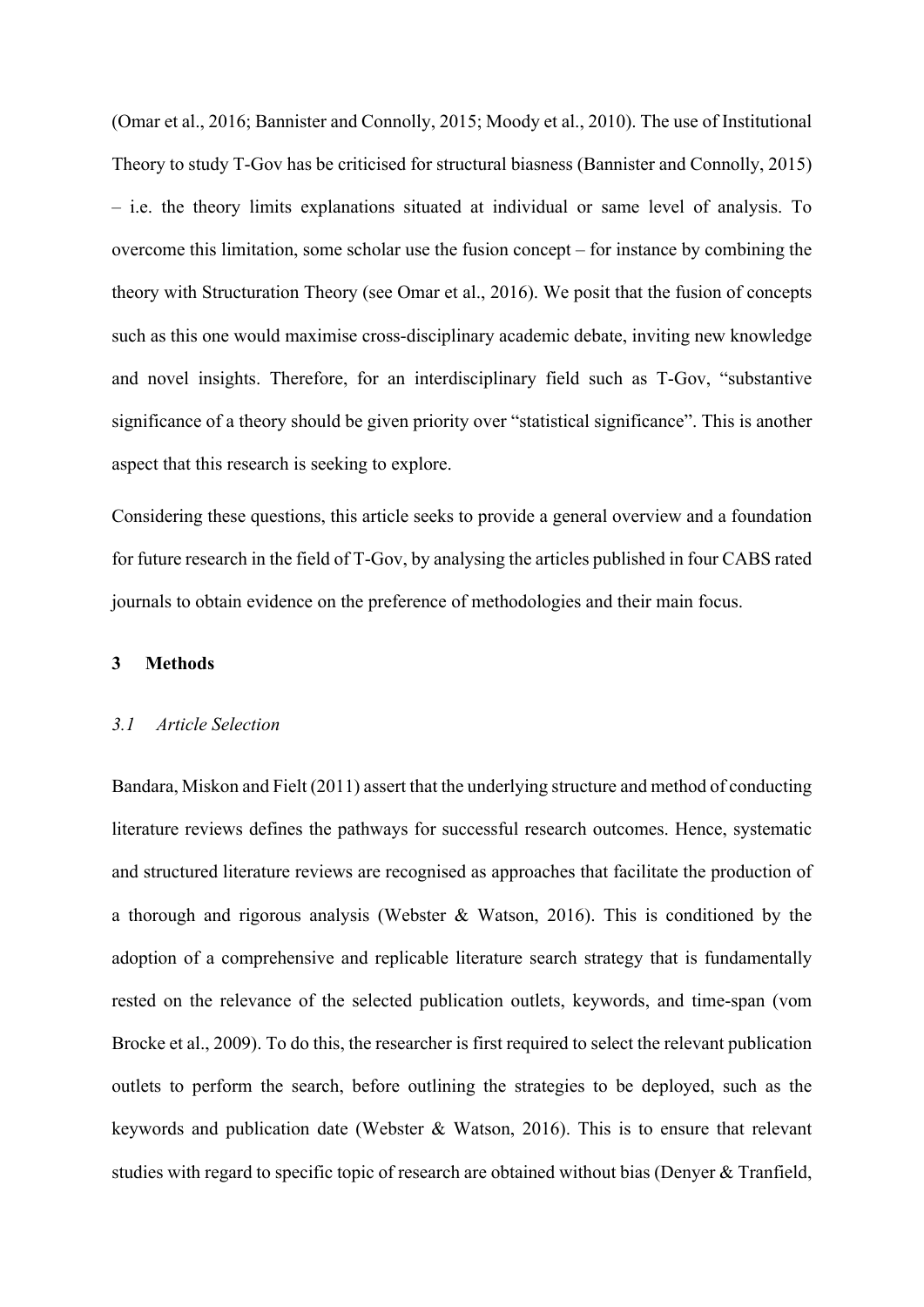2009) as well as the reliability, comprehensiveness and rigorousness of the method itself (Wohlin, 2014).

Our research took place in the leading journal publishing outlets. Following Levy and Ellis (2006) approach, these journals were identified based on the ranked profile. This is because ranked journals are likely to include the major contributions (Webster & Watson, 2016). In this case, the Chartered Association of Business School's journal ranking list was used as reference to cherry-pick the Information Systems (IS), public administration (PA) and e-government outlets containing digital-led transformation research in the public sector.

In line with Baskerville and Myers (2002) and Medaglia and Zheng (2017), two of the top IS journals as indicated by the Senior Scholar's Basket of Journals of the Association for Information Systems (AIS) were selected. They are "Management Information Systems Quarterly (MISQ)" – i.e. CABS four stars and "Information Systems Journal (ISJ)" – i.e. CABS 3 stars. MISQ was also selected because it published the greatest number of articles on the management and use of information-technology resources, including the IT based services. It also discussed the professional issues affecting IS as a whole and its implication towards organisations and society. Meanwhile, the selection of ISJ was also based on the fact that it publishes the largest number of articles that integrate technological disciplines with social, contextual and management issues. Other journals in this field were not considered due to their limited publications in this field as revealed from our keyword search.

Similar to Medaglia and Zheng (2017) in their investigation on the use of social media in government research, we refer to the E-Government Reference Library (EGRL 12.0), which is a comprehensive database of e-government references that is maintained at the University of Washington's Information School (Scholl, 2016) to select journals in the field of e-government. As the result the "Government Information Quarterly (GIQ)" journal – i.e. CABS three stars, was selected to collect evidence. Finally, two CABS four-star journals were selected to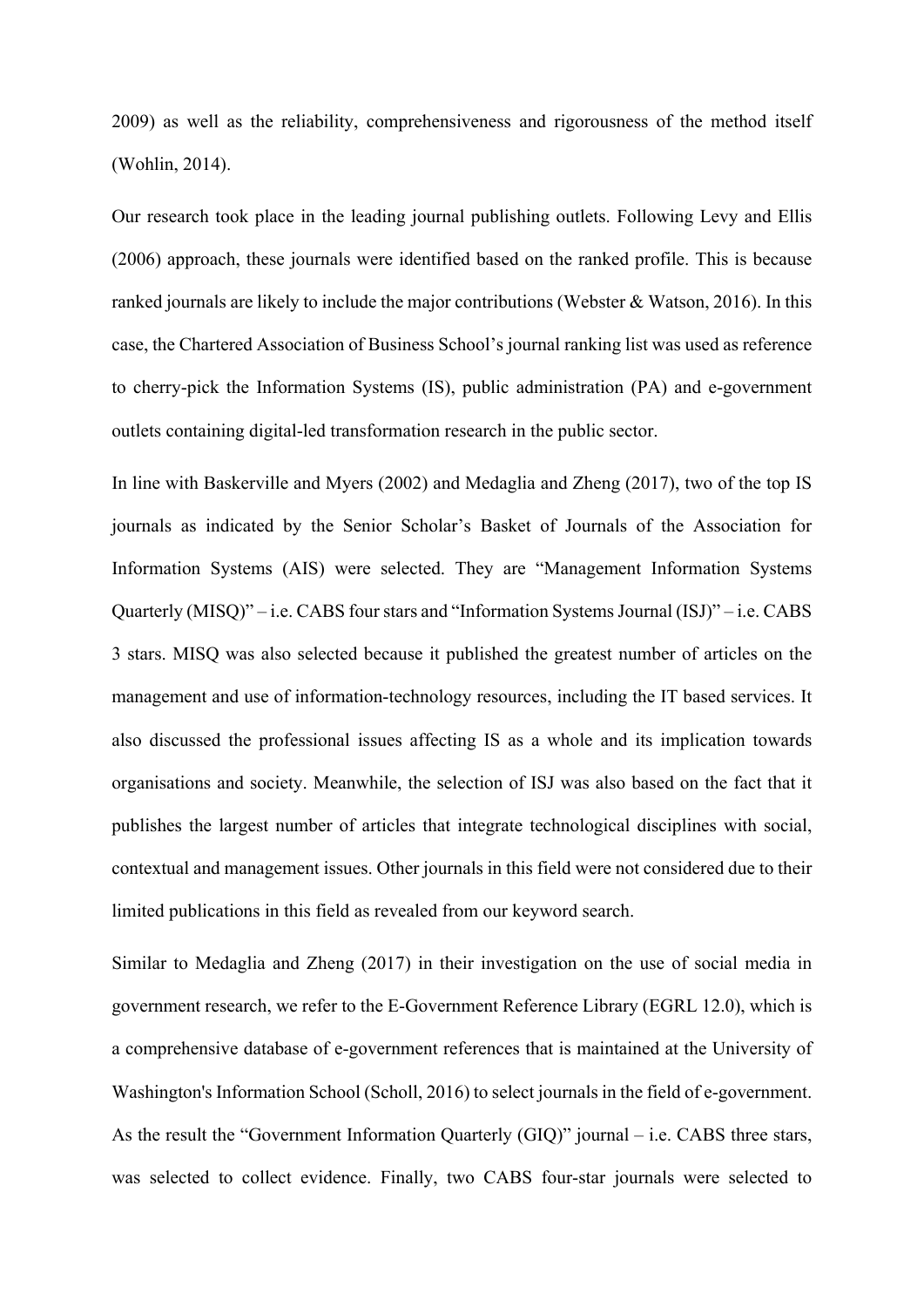represent PA publication outlets: "Public Administration Review (PAR)" and "Journal of Public Administration Research and Theory (JPART)".

To gather evidence, three databases were used to perform the search. They are Science Direct, Wiley Online Library and JSTOR. The search was made based on the two sets of the keyword combination and Boolean operators, in either the title or the abstract of the articles:

- (i) "Organi\*ation\* change" AND "Technology" AND "Public Sector";
- (ii) "Technology" AND "Public Sector" AND "Transformation".

The symbol "\*" was used to ensure that all different possible permutations such as Organisation, Organization, Organisational, and Organizational were discovered. In the first set of keywords string, "Organisation change" phrase was used as one of the keywords together with "Technology" and "Public Sector" to ensure that the result captures all research pertaining technology-related changes in public sector organisations. Meanwhile, the second set of keywords string ensured that the search leads to all articles on technology-related transformation in public sector. The term "public sector" was preferred over "government" because it comprises citizens-service provision entities owned and operated by the government, where public policy instruments were implemented.

The search was bracketed starting from the year 2006 until 2015 i.e. ten years for the first round, before expanding until the year 2017 in the second round of search – rounding the results within twelve years of publications. This resulted in a total of 588 items.

The criteria of exclusion used to detect the scholarly literature for analysis are as follows: the articles at the outer set of journal and conference proceedings categories; the studies with no data analysis; and redundant papers. This second round of filtration resulted in 496 research articles. [Table 1](#page-12-0) summarises the steps taken in the literature selection procedure. Meanwhile, table 2 list the search results.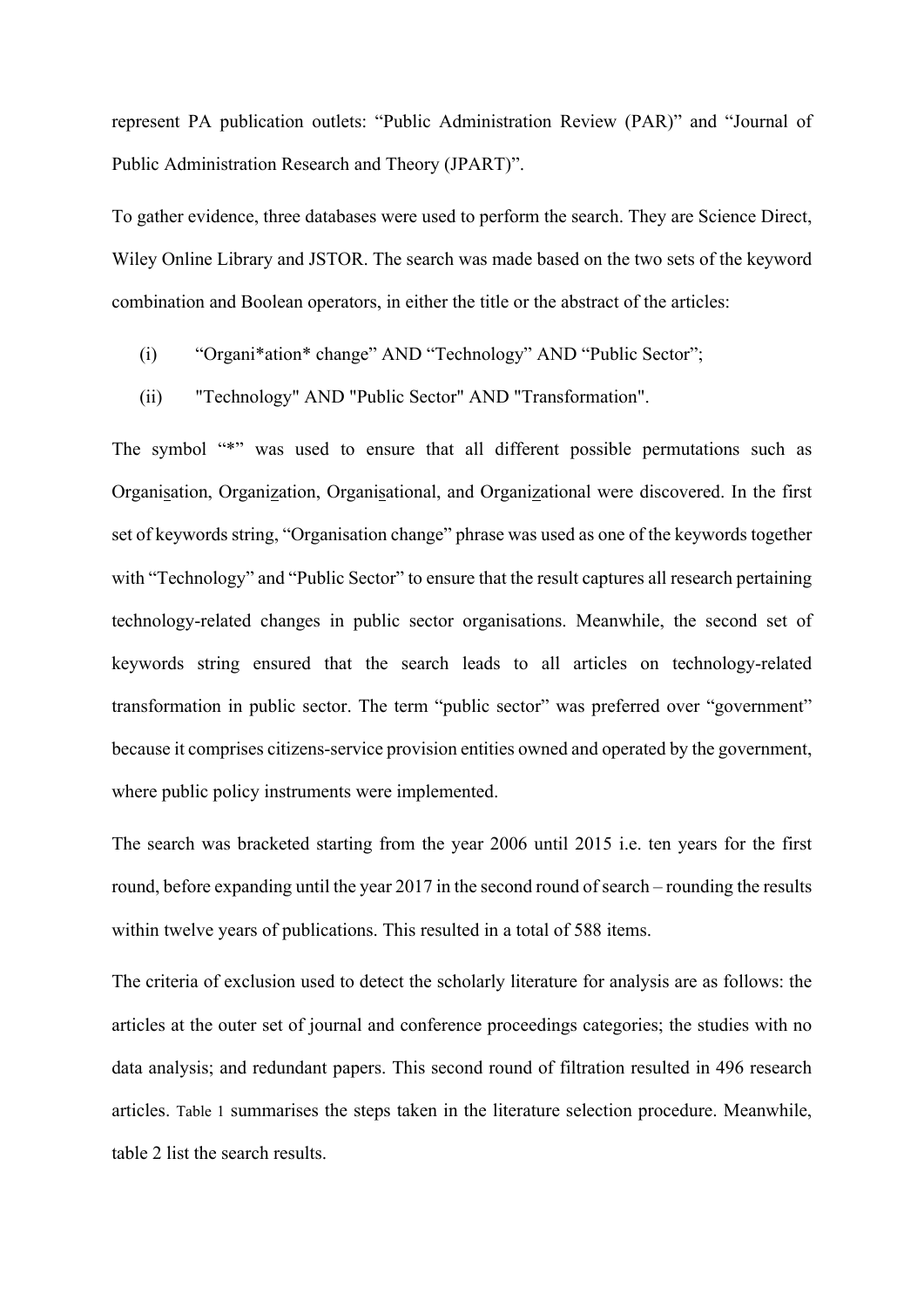#### <span id="page-12-0"></span>**Table 1: Literature selection procedure**

| <b>Steps</b> | <b>Description</b>                                                                                                                                                                                                                                                                                                                                                                                                                    | Sum |
|--------------|---------------------------------------------------------------------------------------------------------------------------------------------------------------------------------------------------------------------------------------------------------------------------------------------------------------------------------------------------------------------------------------------------------------------------------------|-----|
|              | Search in: The top two IS journals as indicated by the Association for Information Systems<br>(AIS) (Management Information Systems Quarterly and Information Systems Journal); The<br>core journal in the e-government field (Government Information Quarterly); the top two PA<br>journals (Public Administration Review and Journal of Public Administration Research and<br>Theory) using Scopus, employing two sets of keywords: | 586 |
|              | "Organi*ation* change" AND "Technology" AND "Public Sector";<br>(1)<br>(ii) "Technology" AND "Public Sector" AND "Transformation"                                                                                                                                                                                                                                                                                                     |     |
|              | Apply exclusion criteria to the result obtained from step 1.                                                                                                                                                                                                                                                                                                                                                                          | 496 |

#### **Table 2: Search Results by Journal**

| Journal | GIC |     | <b>IPART</b> | PAR | <b>TOTA</b> |
|---------|-----|-----|--------------|-----|-------------|
| GIO     | 224 | - - |              | 136 | 496         |

## *3.2 Analysis Strategy*

The analysis is divided into two: (i) descriptive analysis, and (ii) thematic analysis. The descriptive analysis elucidates category of research methods employed by each study (i.e. qualitative, quantitative or mix) and number of strategies deployed for the data collections. The results of each descriptive query were derived from both – the individual journal as well as the combination of all journals and translated into graphs and charts for illustration. The outcome of this analysis provides an objective result for this research regarding the most frequent methodology and strategy used to do research on the topic. The results were evaluated against the research themes which were identified through a thematic analysis.

Content analysis was performed to aid the thematic analysis. The same method was adopted by Dolezel and Morrison (2017) in their work. Content analysis, which can be approached in three ways (i.e. conventional, directed and summative) – is a powerful approach that can be used to reveal the overview of the whole datasets comprehensively and systematically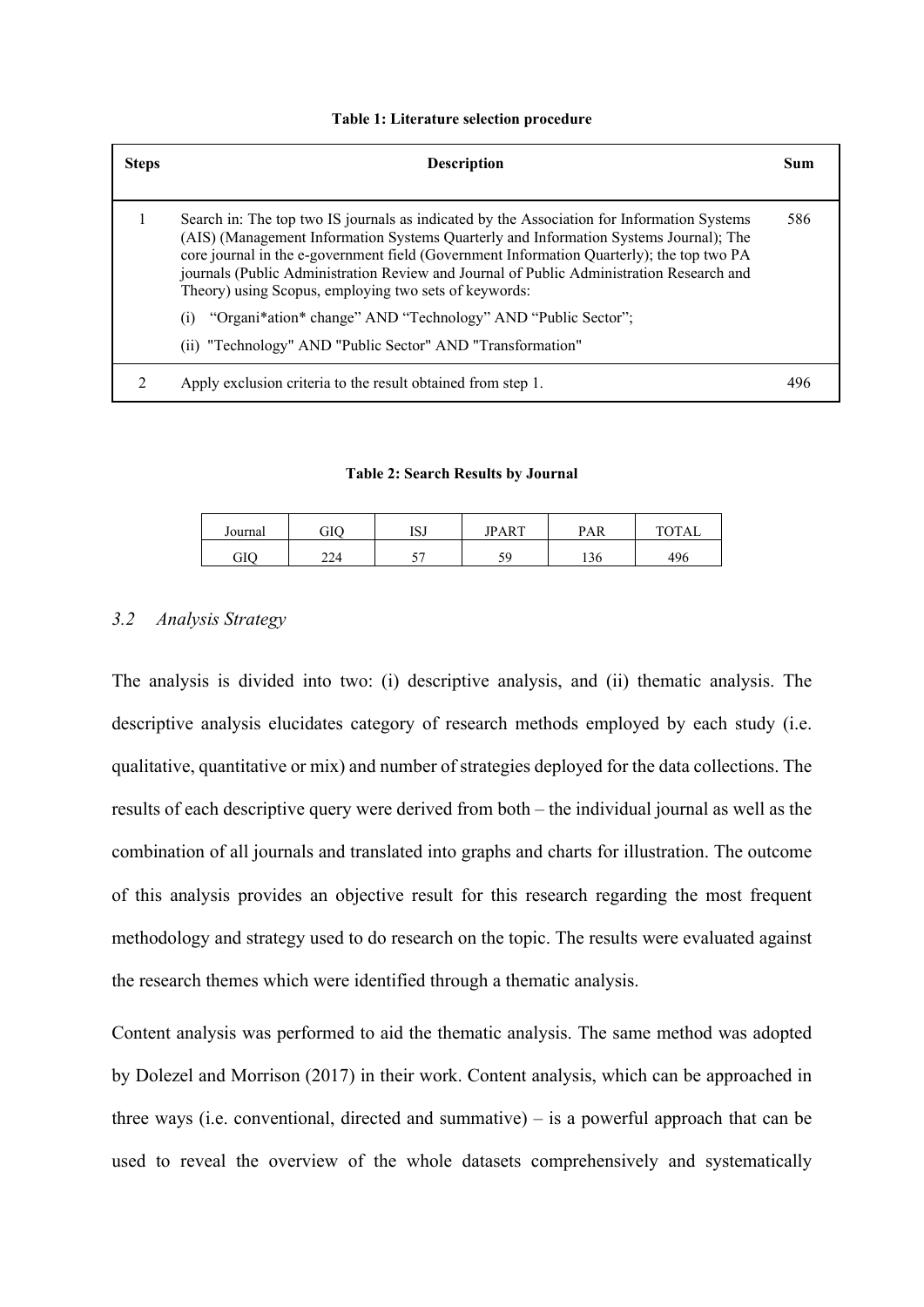(Marying, 2000). To perform the content analysis, we first imported all of the articles to NVivo to facilitate the content analysis. The word frequency query performed generated a report containing 101 different words based on the following parameter: each word contained at least four alphabets, and these words are from the top eighty most frequent words used in the papers that we gathered. This report was then used as a basis of the next query, i.e. the text search, where the twenty most frequent words displayed in the report were searched individually from the 498 abstracts. Each result was displayed in a 'word tree'. This assisted the researchers in sense making of the themes that the articles represent.

These were then followed by thematic analysis, where similar themes were grouped together, forming a bigger and more general theme. The themes such as "management capacity" and "leadership" were grouped as "actors", "resources" and "policy" were grouped as "structures", and all of the theoretical models or frameworks were grouped as "models".

During these processes, the researchers often had to refer back to the body of the articles to ensure that they gauge the same understanding as what the articles tried to imply.

To see the connection between research rigor and ability to provide practical insights, we first evaluated the rigor of the study, followed by skimming for practical insights claimed by the papers. Adopting Gronlund and Andersson (2006)'s method to evaluate research rigor, the papers were assessed in terms of methods used over time and maturity of T-Gov as a field measured through the involvement of other disciplines. Methods here refers to the study design, including the coherency of research aim, research problems and strategies used to collect evidence as well as how the evidence was analysed. Meanwhile, the maturity was measured according to the nature of the discussions and evidence used in the study and can be categorised into three stages - i.e. philosophical, anecdotal, cluster. A less mature field tends to encourage philosophical studies, where arguments are mainly speculated or be based on philosophy due to lack of empirical data and theories in the field. Whereas a more developed stage will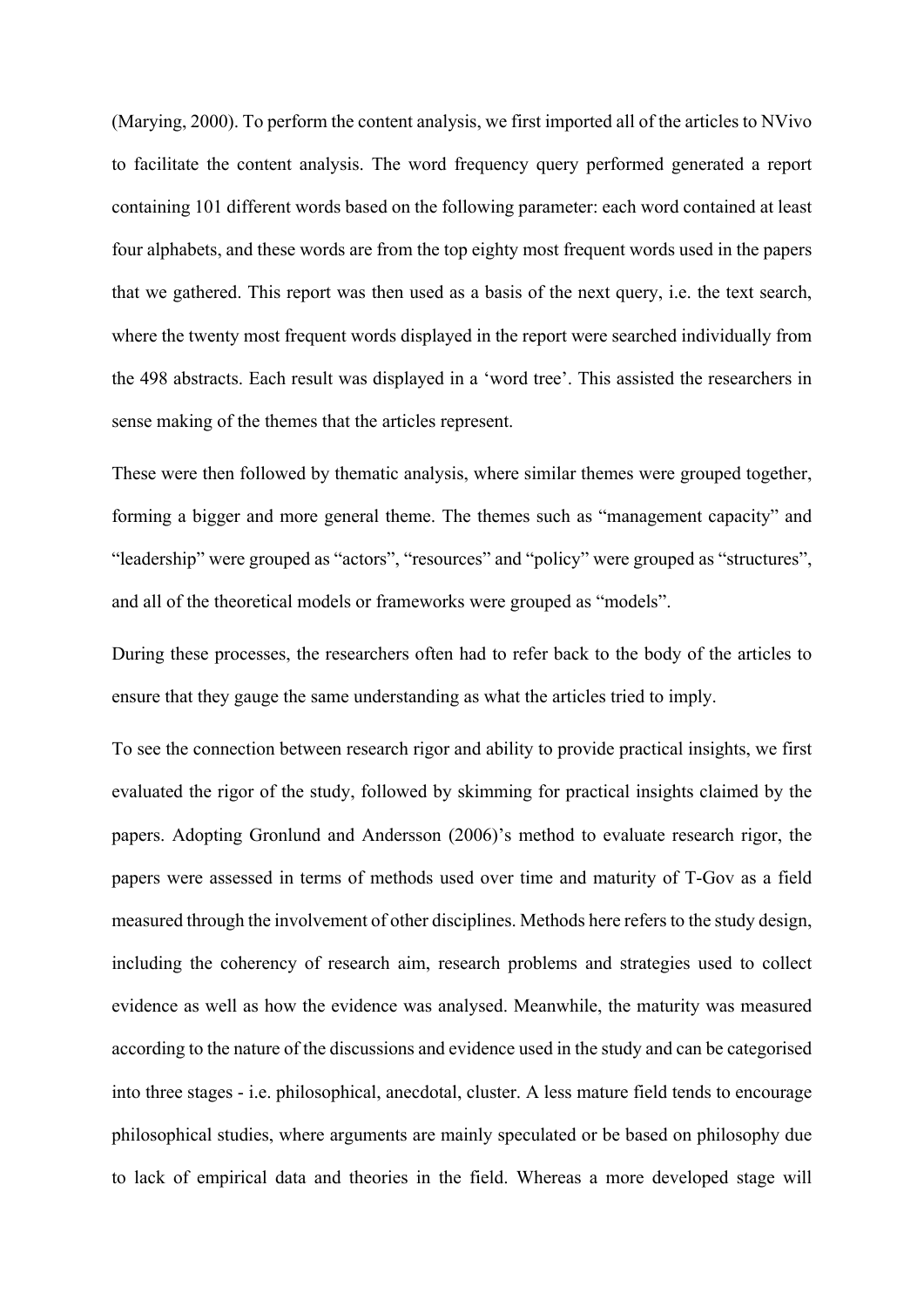encourage anecdotal studies due to availability of data - yet lack of clear focus leads the studies to be based on emerging features grounded on the researchers' interests or disciplines. The most developed stage is called clustering where the researchers look for similarities across different contexts. A simple checklist of "Yes" and "No" was developed using MS Excel to record the results of this evaluation.

## **4 Findings**

Transformational Government (T-Gov) has steadily acquired greater significance in terms of facilitating government efficiencies in delivering services to the citizens and encouraging their participation in governments' decision-making process. Figure 1 in the Introduction section shows that over 90% of the T-Gov publications, including e-government and information technology-enabled change in public sector research were published between year 2000 to 2017.

As explained in the methodology section, the 'frequent word' query was used as an initial step to begin the thematic analysis on the papers. As the result, 101 different words appeared in the result. These words were used repeatedly for at least 80 times in across the 496 "Abstracts". However, in this article, we list the top 50 words which appeared in the query results as shows in Table 3.

| Word        | <b>Count</b> | Word            | Count - | Word       | Count | Word        | <b>Count</b> | Word           | Count |
|-------------|--------------|-----------------|---------|------------|-------|-------------|--------------|----------------|-------|
| government  | 1021         | Development     | 243     | technology | 205   | also        | 165          | state          | 133   |
| public      | 900          | Organizational  | 237     | governance | 199   | theory      | 162          | evidence       | 131   |
| information | 464          | <b>New</b>      | 235     | Use        | 198   | case        | 160          | agencies       | 128   |
| research    | 392          | Service         | 233     | Based      | 193   | literature  | 154          | authors        | 128   |
| policy      | 334          | Paper           | 222     | Sector     | 186   | important   | 151          | factors        | 127   |
| study       | 320          | Social          | 220     | Findings   | 184   | systems     | 149          | administrative | 126   |
| management  | 309          | Administration  | 211     | Model      | 178   | two         | 149          | implementation | 126   |
| article     | 294          | Organizations   | 211     | framework  | 175   | change      | 148          | leadership     | 125   |
| data        | 272          | <b>Services</b> | 210     | Using      | 171   | governments | 144          | approach       | 123   |
| performance | 267          | Local           | 205     | Analysis   | 167   | results     | 136          | political      | 122   |

**Table 3: Word Frequency Query Results**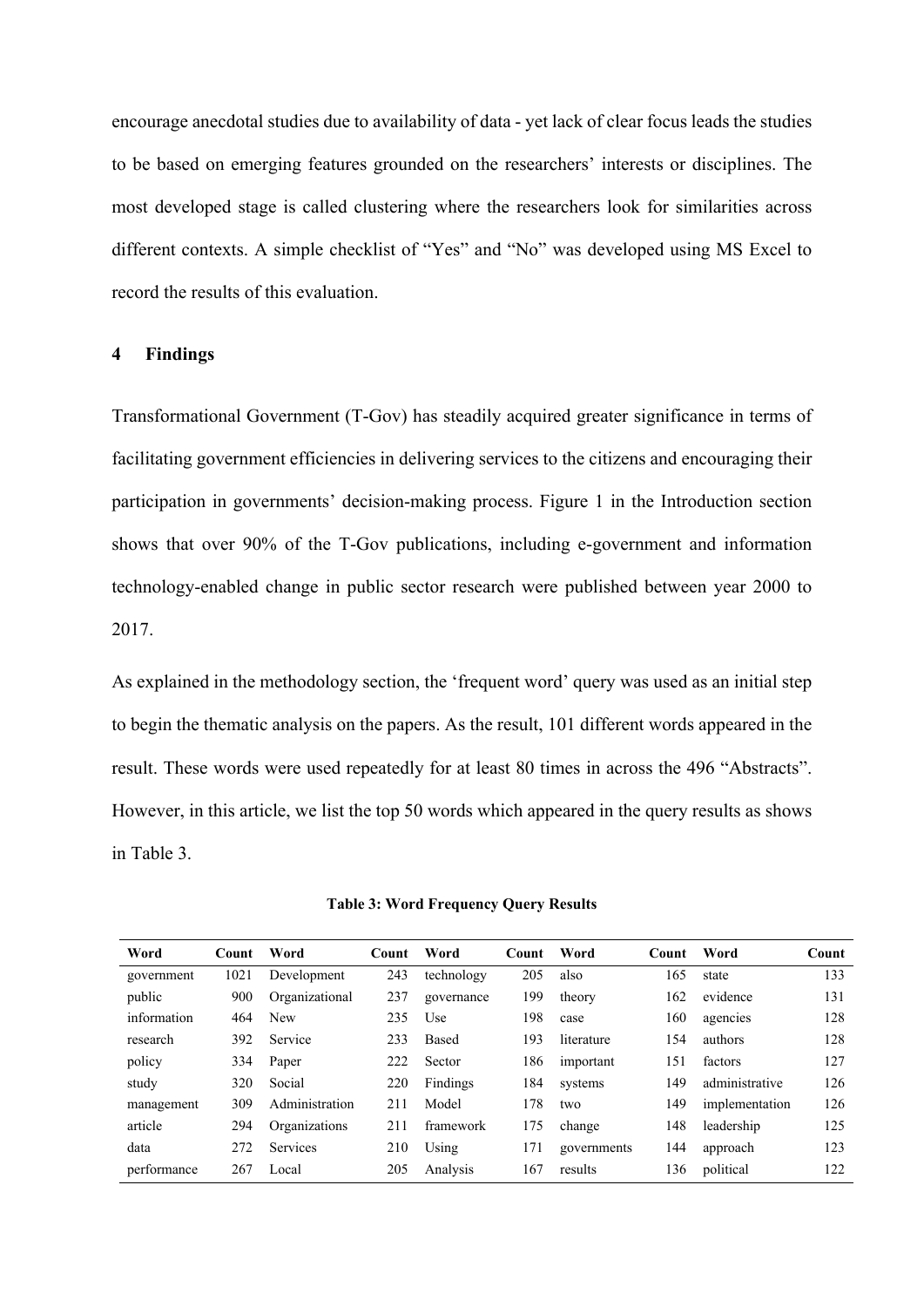These words were then used as the basis of the next text search query to form a word tree, to see how the words related to the articles. This gave us a general overview of the potential themes of the research – i.e. the primary concerns, subject matter or focus of all the 496 papers. The exercise gave us various themes, indicating a broad focus of the research. Some of the examples included implementation of online systems in government to assist service delivery and encourage citizens participation, challenges in T-Gov implementation, the gaps in existing T-Gov research, theories to study T-Gov and suggestion to improve T-Gov implementation. In making sense of the themes and connections, we then referred back to the body of the articles. After three steps of grouping and re-grouping themes, the final themes of "capacity" and "model or framework to study T-Gov" emerged. More than 60% of the papers employed "capacity" as their main theme, while the remaining papers were based on the second theme.

Dissecting the themes, we found that research focusing on government capacity largely ground their debates around the capacity of government actors and the capacity of government resources and structures in supporting T-Gov implementation. The arguments raised include the degree of actor empowerment such as authoritative and allocative power of the actors (e.g. Pieterson et al., 2007; Gizaw et al., 2017; Liou et al., 2011; Panagiotopoulos et al., 2012; Wilkinson & Gerolami, 2009), communication to improve awareness or understanding towards a particular transformation (Graffy, 2008; Hackler & Saxton, 2007; Wang & Kapucu, 2008; Yang & Pandey, 2009) and governance (e.g. Dawes, 2008; Farazmand, 2009; Keiser, 2010; Wu & He, 2009) and the repercussion of resource devolution against big investments for technology-led-changes in the public sector.

Meanwhile, the papers focusing on the government resources and structures investigate their effectiveness in facilitating the transformation process, and made suggestions on how these could be improved. The discussions also include the informal norms that shape the institutional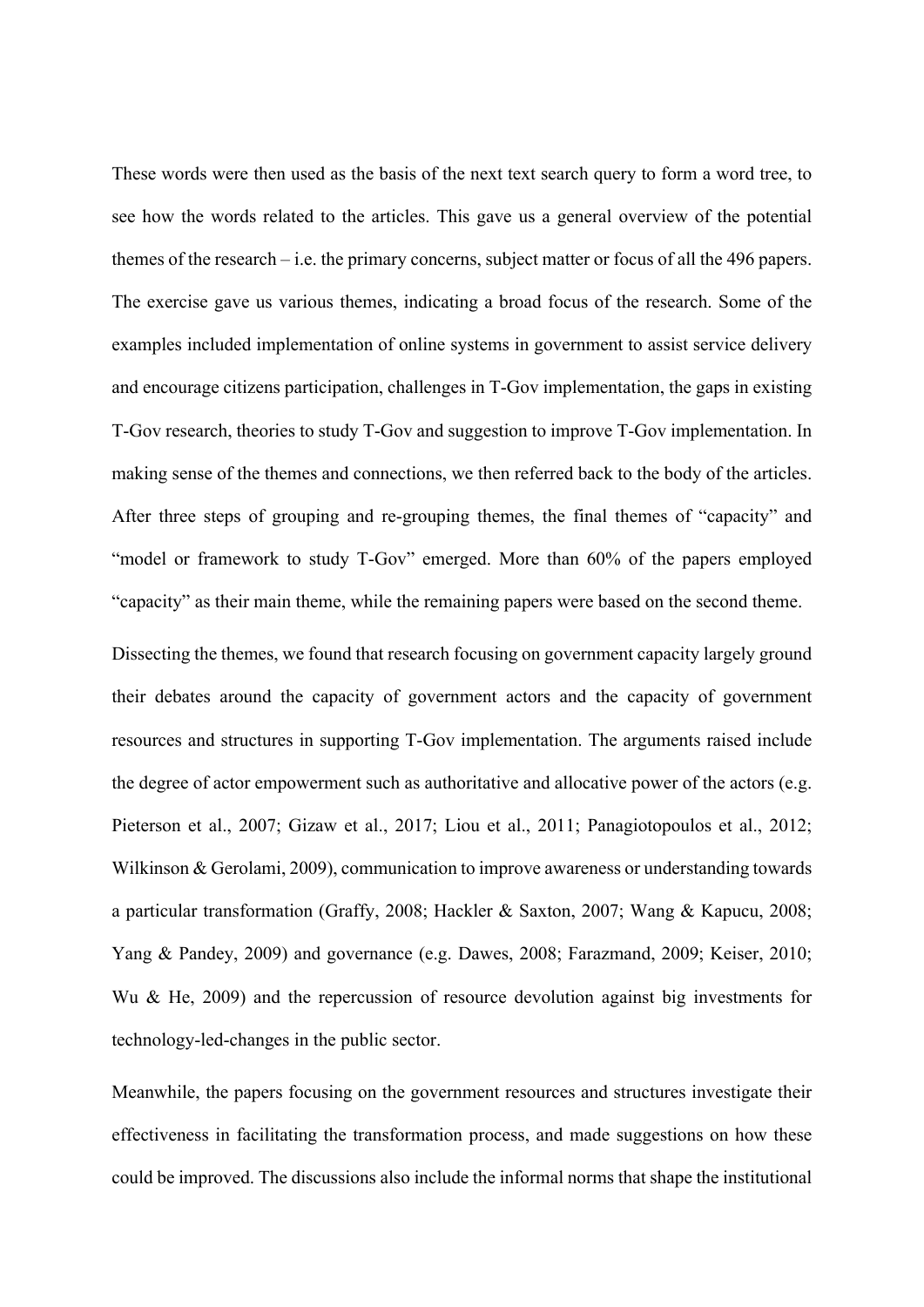cultures which impede the T-Gov agenda, and policies related to the T-Gov agenda (e.g. social inclusion policy, data privacy policy and system security policy).

The second theme – i.e. model or framework to study T-Gov embeds more academic and theoretical discussions. These researches look into the existing theories, model and framework that are used to investigate T-Gov and debates on their strength and weaknesses. Most of the arguments were centred on enhancing the IT/IS models to aid the transformation process, particularly in increasing the uptake of ICT-led policy instruments by both the government organisations and citizens, as well as enhancing their effectiveness to facilitate the attainment of policy objectives. For instance Nabatchi et al. (2017) suggest a framework for examining how direct citizen participation could assist with identifying and understanding public values. Kim et al. (2007) presents a commitment transformation framework for analysing the change in actors' commitment during the transition from escalation to de-escalation in information technology led change projects, and Ghobadi and Mathiassen (2015) proposes a framework explaining barriers to knowledge sharing within agile software development teams. All these challenges, themes and sub-themes identifies are outlined in Table 4.

| <b>Main Themes</b>         | Sub-<br><b>Themes</b> | <b>Research Focus</b>              | Concerns                                                                                                                                          | <b>Sample Papers</b>                                                                                                                    |  |  |
|----------------------------|-----------------------|------------------------------------|---------------------------------------------------------------------------------------------------------------------------------------------------|-----------------------------------------------------------------------------------------------------------------------------------------|--|--|
| Organisational<br>Capacity | Capacity<br>of Actors | Authoritative/<br>allocative Power | Ability of the actor to<br>dictate<br>actions<br>and<br>in<br>manage resources<br>order to facilitate the T-<br>Gov implementation or<br>adoption | Pieterson et al., 2007; Gizaw<br>et al., $2017$ ; Liou et al., $2011$ ;<br>Panagiotopoulos et al., 2012;<br>Wilkinson & Gerolami, 2009. |  |  |
|                            |                       | Communication                      | The<br>initiatives<br>performed to signify T-<br>Gov implemenation and<br>adoption.                                                               | Graffy,<br>2008; Hackler<br>&<br>Saxton, $2007$ ; Wang<br>&<br>Kapucu, 2008;<br>Yang<br>&<br>Pandey, 2009                               |  |  |
|                            |                       | Governance                         | Means to govern actions<br>and<br>structures<br>in<br>facilitating<br>T-Gov<br>implementation.                                                    | Dawes, 2008; Farazmand,<br>2009; Keiser, 2010; Wu & He,<br>2009.                                                                        |  |  |

**Table 4: Research Themes**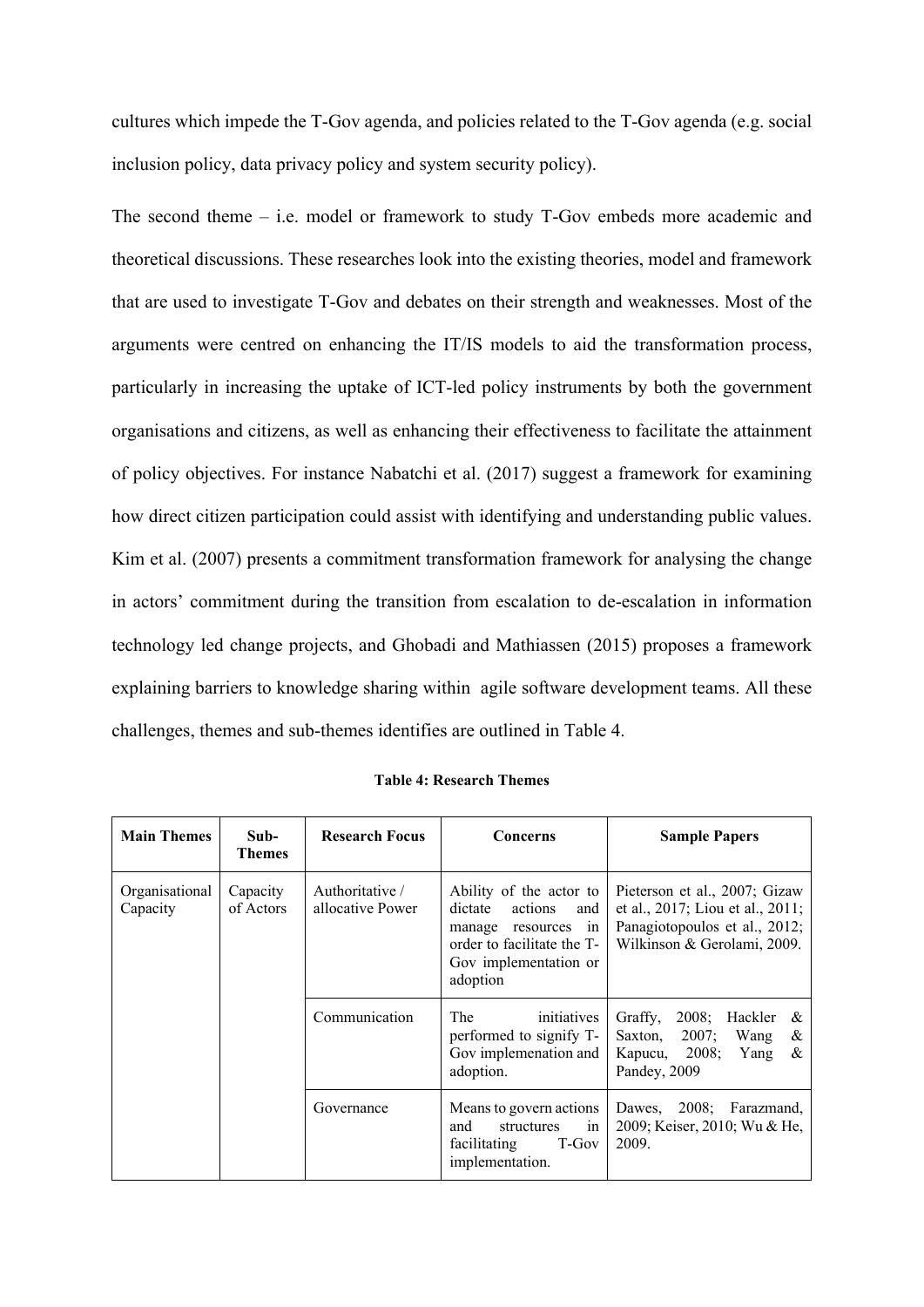|                            | Capacity<br>of<br><b>Structures</b> | Government<br>Policies                 | The political pressures<br>surrounding<br>the<br>in<br>institutional<br>that<br>environment<br>influence the directions<br>of T-Gov in a particular<br>context                                                  | Heinrich, 2012; Krebs $\&$<br>Pelissero, 2010; Lee et al.,<br>2011; Nabatchi, 2012.                                                                                            |
|----------------------------|-------------------------------------|----------------------------------------|-----------------------------------------------------------------------------------------------------------------------------------------------------------------------------------------------------------------|--------------------------------------------------------------------------------------------------------------------------------------------------------------------------------|
|                            |                                     | Culture or Practice<br>in Organisation | influence<br>The<br>of<br>organisational<br>culture<br>and practices on T-Gov<br>implementation<br>and<br>how they facilitate or<br>hinder the formation of<br>new culture that assists<br>T-Gov implementation | Bhuiyan, 2011; Klischewski<br>& Askar, 2012; Mergel, 2013;<br>Picazo-Vela et al., 2012.                                                                                        |
|                            |                                     | Organisation<br>Resources              | The discussion on the<br>availability of resources<br>such as IT facilities and<br>funds to support T-Gov<br>implementation                                                                                     | Dorner, 2009; Ferro<br>$\alpha$<br>Sorrentino, 2010; McNeal,<br>Schmeida, & Hale, 2007;<br>Rorissa, Demissie, & Pardo,<br>2011; Tapia, Maitland, &<br>Stone, 2006; Ball, 2009. |
| T-Gov Model<br>/ Framework |                                     |                                        | The development or<br>improvisation of IT/IS<br>models to aid the T-<br>Gov implementation<br>process                                                                                                           | Nabatchi, Sancino and Sicilia<br>$(2017)$ ; Kim, Pan, and Pan<br>(2007);<br>Ghobadi<br>and<br>Mathiassen (2015)                                                                |

Regarding the type of research carried out in the articles published on T-Gov, we observed a preference for the use of empirical methods (more than 80%) over non-empirical methods. Most of the non-empirical studies are found in PAR. Majority of the empirical studies are descriptive analysis, followed by explorative, correlational, experimental and observational.

The percentage distribution of the research articles confirms that qualitative methods appeared to be the most preferred (67% of the total papers). Half of this amount were published in GIQ, followed by PAR and JPART. Only 3% of all articles have employed mixed methods – of which more than 44% of them were published in PAR and 31% in GIQ. Among the qualitative studies, those most frequently used are case study and comparative analysis. Meanwhile, most of the quantitative research used regression analysis. The results indicate that GIQ is the most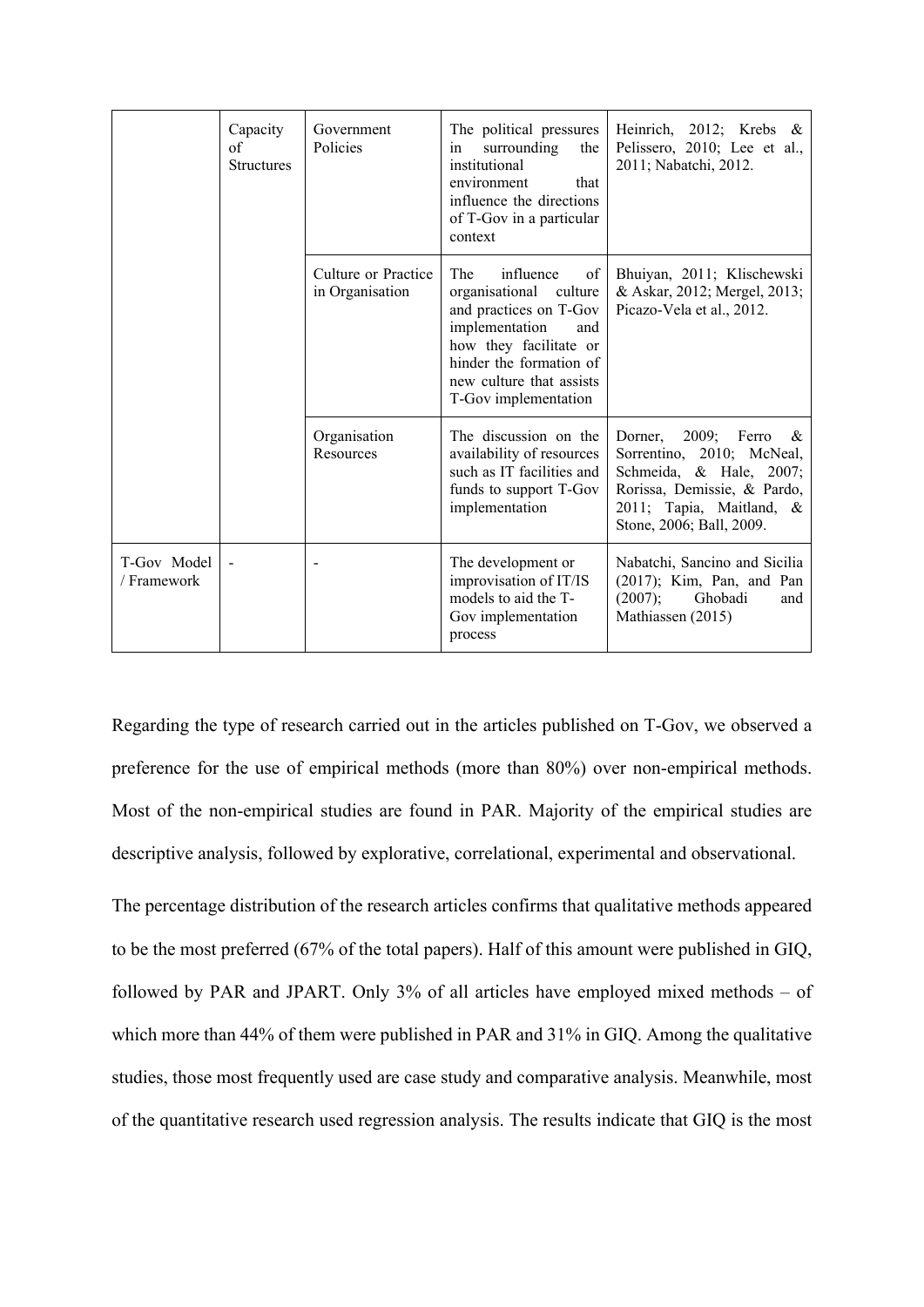active journal, as it contributed 244 articles from the search result, while MIS Quarterly appeared to be the least active in the same parameter.

There were nine data collection strategies identified across the 496 articles. These strategies are: scenario building, survey, case study, interview, participants observation, secondary data (or archival research), focus group, process tracing and digital ethnography (or netnography). Within the qualitative context, which was the most popular strategy, interviews appeared to be the most utilised approach to gather empirical evidence. This is followed by the archival research strategy where the researchers based their evidence on secondary data. The third popular data collection strategy is observation. Unsurprisingly, only one study adopted netnography as approach for data collection. Table 5 shows the number of articles against the number of strategy(s) employed. This indicates that majority of the T-Gov research employed a single strategy to collect research data.

| Journal      | 1 strategy | 2 strategies | 3 strategies   | 4 strategies | 5 strategies<br>or more | Total |
|--------------|------------|--------------|----------------|--------------|-------------------------|-------|
| GIQ          | 139        | 74           | 22             |              | 2                       | 244   |
| <b>ISJ</b>   | 29         | 21           |                | $\mathbf{0}$ | 0                       | 57    |
| <b>JPART</b> | 47         | 10           | $\mathfrak{D}$ | $\theta$     | 0                       | 59    |
| <b>PAR</b>   | 91         | 36           | 6              | 2            |                         | 136   |
| <b>Total</b> | 306        | 141          | 37             | 9            | 3                       | 496   |

**Table 5: Data Collection Strategies Distributions by Journal**

More than 60% of the papers explicitly explained their research design and described the approaches used to perform their studies. The rest of the papers explained their research design implicitly in three sections – i.e. introduction, literature review, and/or results/findings. For these papers – of which mostly are qualitative studies - it was hard for us to evaluate the rigorousness of the studies. All the 496 papers proposed at least one practical insight and suggest at least one way forward on how research into T-Gov could be improved.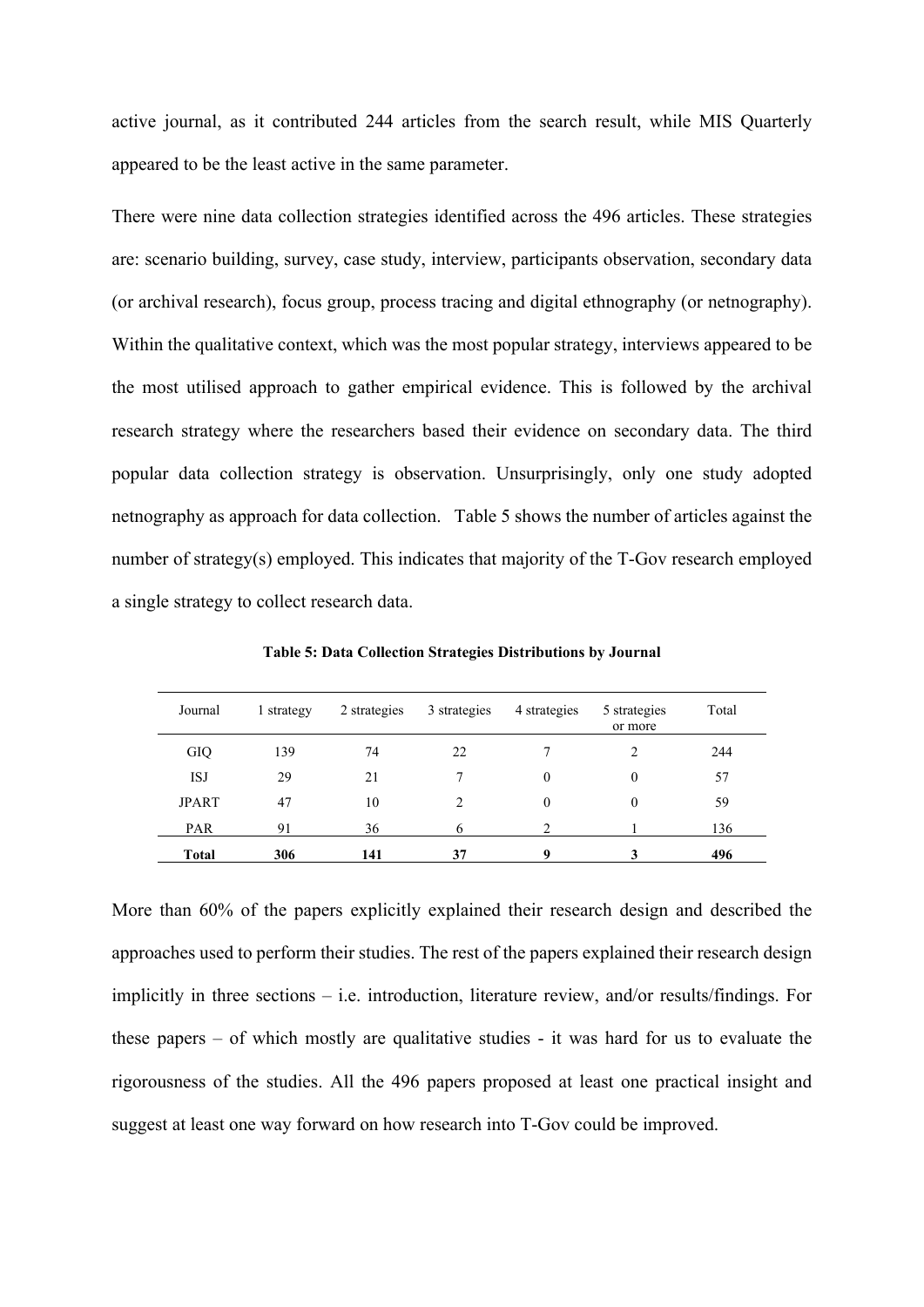### **5 Discussion and Conclusion**

T-Government is generally considered to be an enhanced stage of e-government where the focus is on reforming public administration to enhance the efficiency, transparency and effectiveness of public service delivery (Rodriguez et al., 2006; Weerakkody et al., 2010; Cordella & Temini, 2015; Twizeyimana & Andersson, 2019). This is partly to promote public engagement in government decision making process and policy making (OECD, 2003; Bonsón et al., 2012; Tursunbayeva et al., 2017). In this context, the research preferences in the articles considered in our analysis arise from sociological-technical perspective of the implementation and adoption of ICT-led transformation, particularly as policy instruments in government administration. The conclusions of this research indicate a variety of focuses and approaches used to investigate and analyse the T-Gov phenomenon across various contexts.

This study contributes to the existing empirical literature by describing the status of T-Gov research against a period spanning two decades, and proposing a frame of reference to help practitioners and researchers evaluate T-Gov as field of study. We discuss the limitations in T-Gov research in terms of the theme and of its gradual shift with regards to the top T-Gov journals that publish studies in this respect, highlighting the preferred methodological approach applied.

It was evident that the interest in T-Gov research increased exponentially in the last two decades, commencing around the year 2000. Academic journals and conference papers notably provide the main outlet for these studies, with the former offering greater scientific rigour due to strict peer-review process to which the studies are subjected.

An improvement was noticed in terms of transparency of the epistemological stance of the researchers since Heeks and Bailur's (2007) study on the perspectives, philosophies, theories, methods, and practice of e-government research. This helped us in identifying and evaluating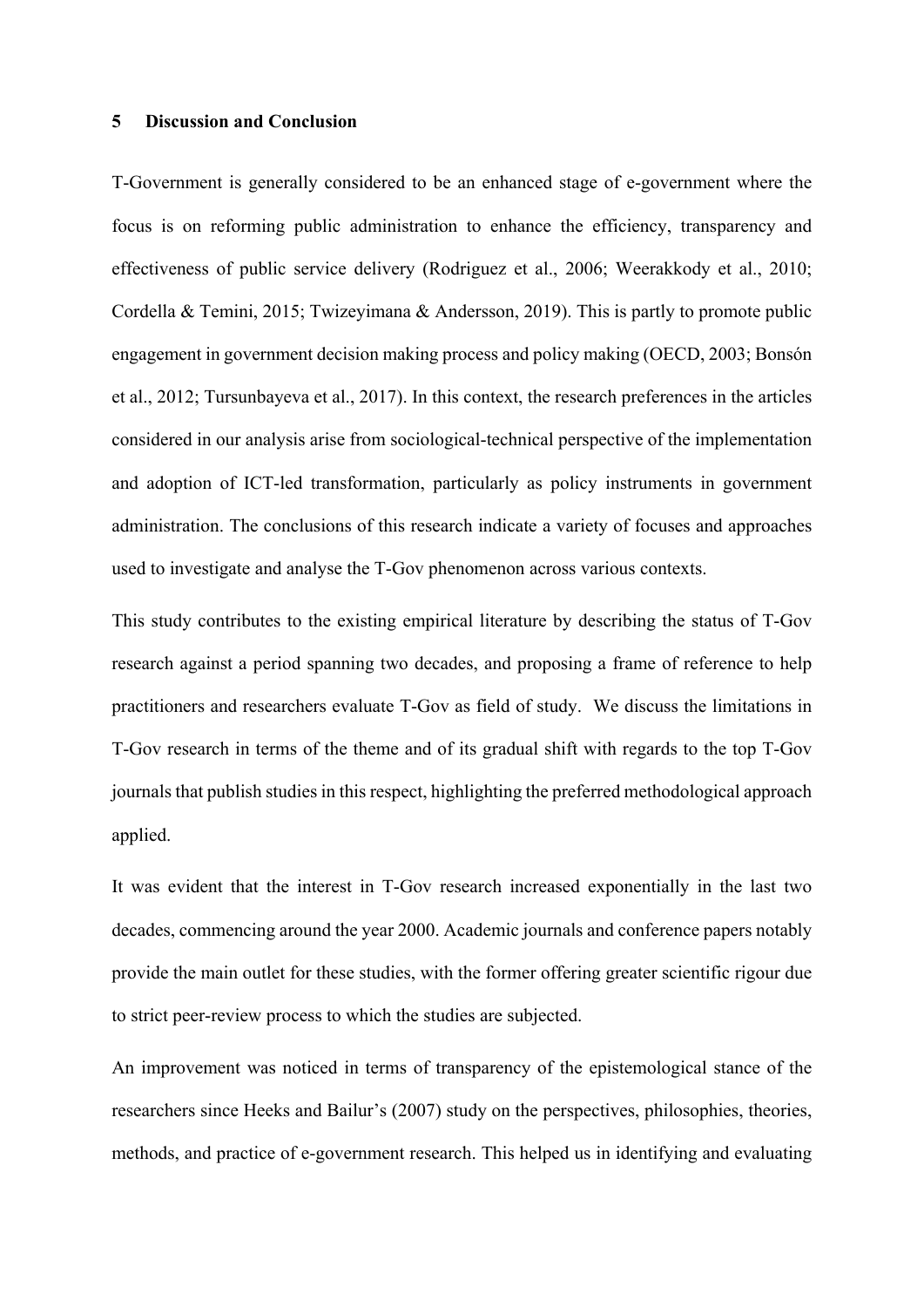if the research adopted a coherent research design, which hugely influence the status of 'research rigor'. We believe that employing critical realism and relativism as the researchers' philosophical stance partly influence the diversification of research focus, data collection strategies and contexts of research (across all continents). Based on Gronlund and Andersson (2006)'s "maturity" measurement criteria, it can be posited that T-Gov research has surpassed the anecdotal level of maturity and entered in to the highest level of maturity.

The domination of the social constructionists in T-Gov research that justify why majority of the studies were approached qualitatively also indicate a positive movement in the maturity level of T-Gov as a research field. We know that T-Gov is a hybrid field where various disciplines interlace. The evidence demonstrate various perspectives were used to study T-Gov issues. In early 2000, most of the researchers employed native IT/IS theories to examine their research problem. Recently, sociologist views such as concepts from Institutional Theory and the Theory of Structuration, as well as marketing concepts from Means End Chain Theory and PA concepts of Public Value were also borrowed and applied to answer the research questions. We discovered that these papers had generated many fresh and useful insights for practitioners and T-Gove researchers alike.

Despite of the use of various theories to study the T-Gov phenomenon, some dogmas remain unchallenged. It was argued that T-Gov forms the instrument set to implement public policies (Waller and Weerakkody, 2016), and public policies address societal problems (Kuhmonen, 2018). To harness these, more complex measures of heterogeneities as well as the institutionalisation of internal and external pressures could be considered. This is because T-Gov encompasses not only technology but also people and social constructs. For instance, use of technology in the T-Gov agenda shapes and is being shaped by actions, conditioned by socio-cultural parameters and resources. Hence, adopting the view of a single theory to study T-Gov adoption – e.g. Technology Acceptance Model or Unified Theory of Acceptance and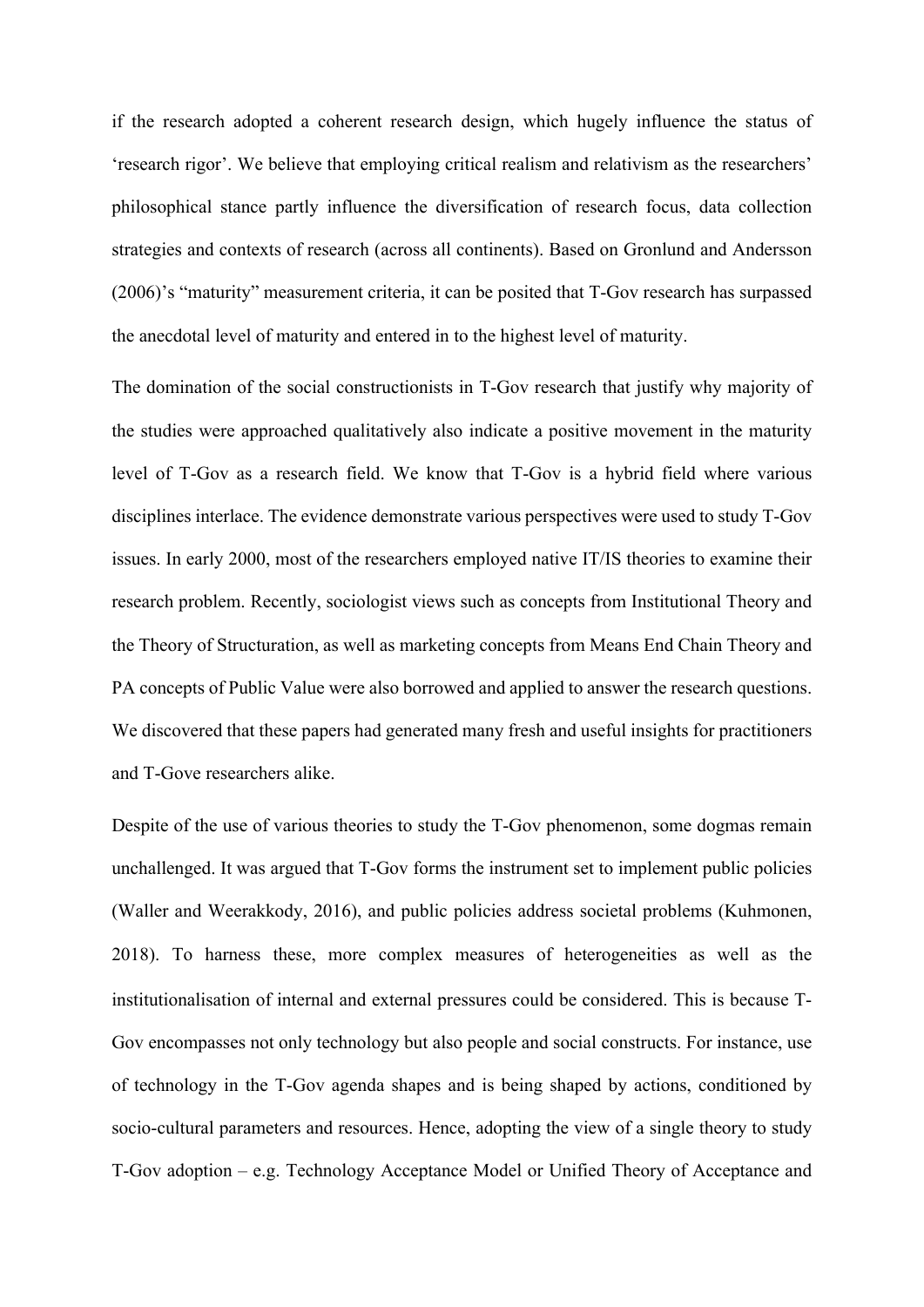Use of Technology (UTAUT) - will indicate user intentions to use the system and predict the subsequent usage behaviour, but will not explain the implications of non-technology elements on such behaviour.

Besides reconsidering the theoretical lens to adopt in studies, we also would like to draw the reader's attention to the mistreatment of digital enabled transformation of public sector institutions as a technology tool, instead of a policy instrument. Our findings challenge many of the norms that have been discussed in T-Gov studies. This is not due to the soundness of the research but the very terminology that has been used to discuss digital enabled transformation in the Public Sector. The main purpose of government is to develop, implement and administer public policy decisions on behalf of the community for which it has responsibility. However, with the evolution of the public management model and the emergence of e-government concepts, the major purpose of government has been skewed by an assumption of government as a service industry.

It was observed from the evidence that researchers are becoming increasingly aware of the multiculturalism and complexity of the public sector settings in today's world. This had helped them in striking a balance in situating themselves in the context  $-$  i.e. distinguishing their personal values or opinion from what is evident.

In regard to the qualitative method, Cresswell (2013) suggests five approaches to qualitative inquiries: narrative research, phenomenology, grounded theory, ethnography and case study. These approaches are the hallmark of qualitative research (Marshall & Rossman, 2016) due to their ability in involving the social world in research (Creswell, 2007). However, our investigation on the papers using "qualitative" studies reveals less than 50% of the research had utilised these hallmark approaches in their studies (i.e. two ethnography, two phenomenological, six grounded theory, and 149 case study researches). Having said so, we throw reasonable doubt that some of these researches are non-qualitative, thus their correctness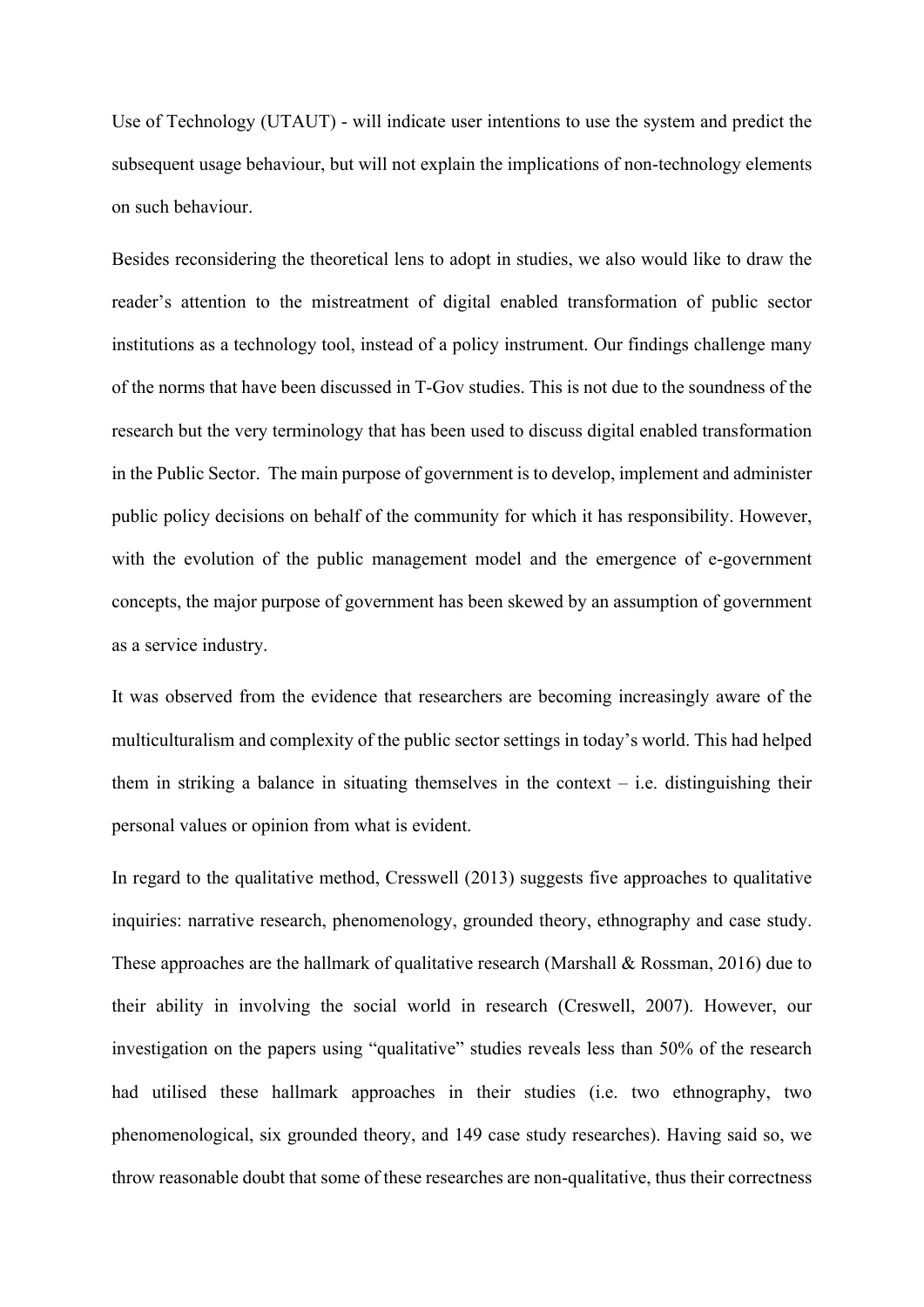and contributions are questionable. In the future, we suggest that researchers approach the taxonomy of "qualitative" and "quantitative" with caution, since the terms "quantitative" and "qualitative" are often used interchangeably with "deductive" and "inductive". Mintzberg (2005) emphasises that not all deductive approaches to theory building can be classified as quantitative studies, and not all induction approach falls in the remit of qualitative study. We reiterate that the misuse of these taxonomies could easily influence the rigorousness of a research.

Although quantitative scholars encourage the adoption of quantitative research to study T-Gov, we argue that such study type would limit research contributions. In the analysis, we found that quantitative studies limit their contributions on the final propositions and correlations as the focus was constrained mainly on falsifying theories. Very few studies provide insights on developing new theory. Hence, for studies in T-Gov, we encourage researchers to utilise mixmethods which would allow the creation of theoretical arguments to progress existing knowledge and build new theory based on empirical data and objective arguments. On the other hand, without discrediting the contributions made by the existing T-Gov studies, we suggest that qualitative studies should continuously revive the field of T-Gov research to facilitate the development of new theoretical lenses since the existing theories were commonly borrowed from other disciplines.

A single strategy for data collection was used by most of the T-Gov research (306 papers), whereas 141 papers combine two strategies to collect data for their research. The finding indicates a worrying situation, as it is inconsistent with Yin's (2018) good principles of data collection. The use of multiple strategies for data collection is important to ensure that it meets the purpose of doing qualitative enquiry, especially in a case study, and allows the researcher to cover all the unfolding events within the determined study period. Most importantly, the use of various data collection strategies would help the researcher to better triangulate the data,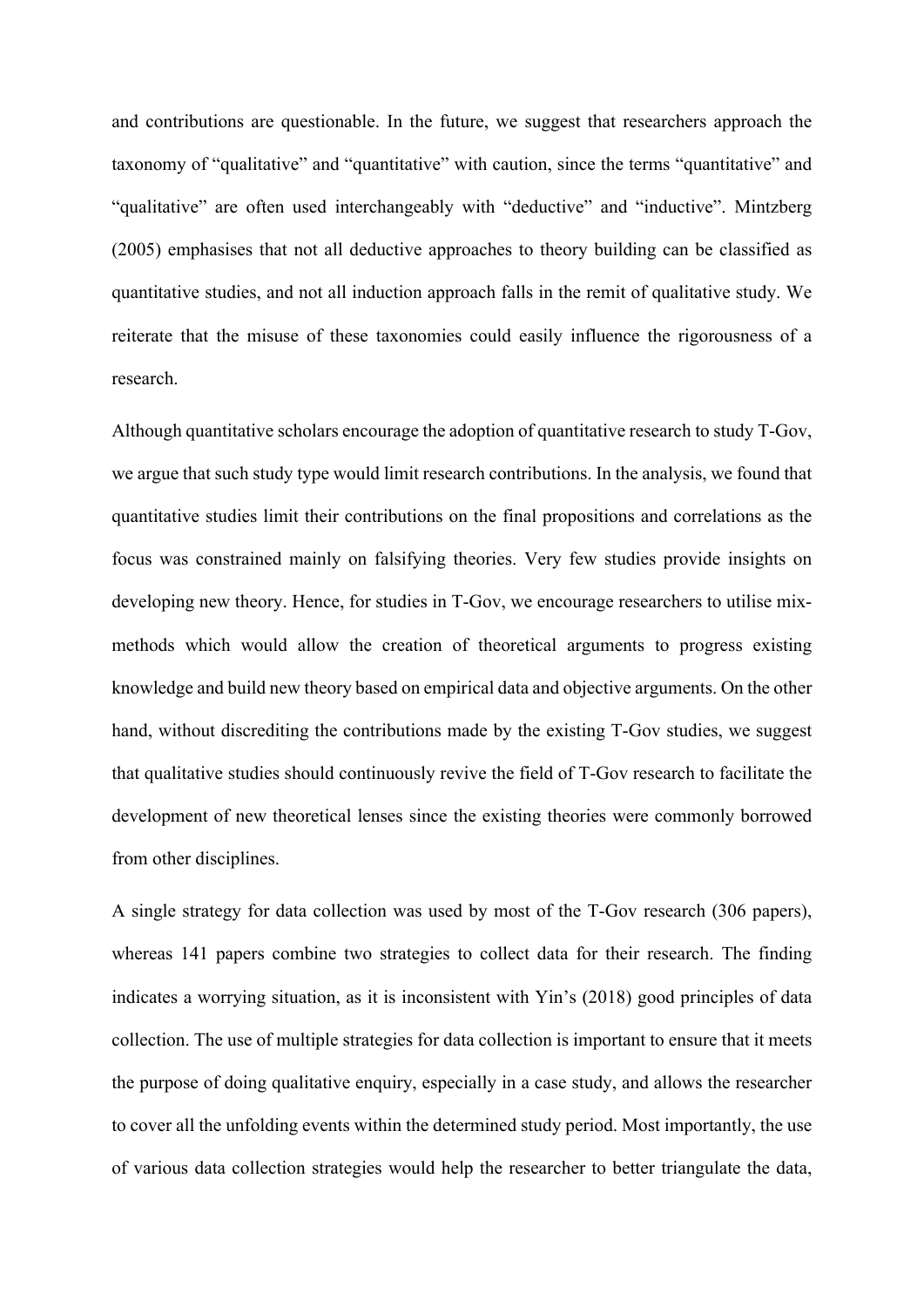which underpins "validity" and "trustworthiness" of studies that condition rigorousness of research. With the improved access on data (e.g. online provision of data), we suggest for this to be improved in the future, although this practice would challenge the provision of resources and time. With the fluctuation of information on Internet sites such as newsgroups, blogs, vlogs, forums, social networking sites, podcasting, and photo sharing communities, as well as the increase openness of government data (i.e. publicly published content such as reports, statistics and video records), we encourage for netnography to receive more attention from researchers as a strategy to collect data – particularly to understand citizens' perception towards T-Gov and their emerging needs.

On top of strategies for data collection, we found that it is important to reveal how T-Gov studies were conducted across time. Although this is not examined in detail in the present study, this aspect could signpost vital message to the research community. We discovered that almost all articles represent cross-sectional studies (i.e. 456 articles). This reveals that longitudinal study is a less favourable option among researchers in this field. We strongly argue that this underpins the reason why existing T-Gov studies are unable to promote relevant and practical insights that advance new knowledge in the field. The essence of T-Gov is to encapsulate change – and change is contextual in nature as it involves time, social actions and circumstances (Saldana, 2003). Henceforth, the adoption of longitudinal studies will depict the temporal perspective of change, while cross sectional studies will give a snapshot of the big picture helping better contextualise the complexities of T-Gov. This type of study is especially recommended to researchers who are keen on understanding the social interactions and interplays between humans and technology in the implementation and adoption scenario of T-Gov. In accordance with Giddens (1984), the social system of culture and practice are reproduced by actors drawing a set of rules and resources upon practices that produce and reproduce social systems, where the interactions could exist out of time and place. Hence,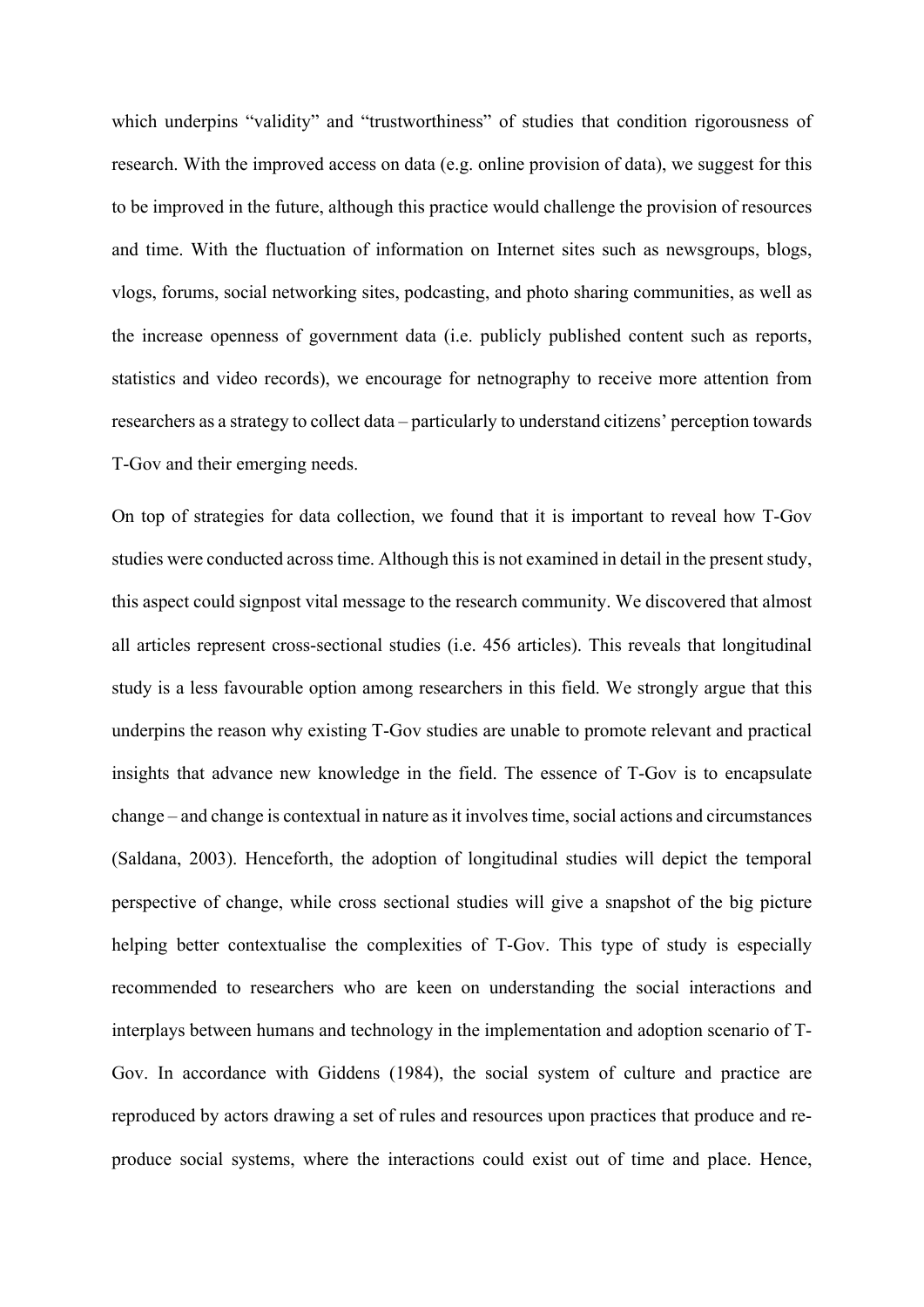employing a longitudinal study will provide an opportunity for the researchers to observe these interactions and understand their implications on each other. Nonetheless, there is no finite definition for the length of study to be categorised as longitudinal. Rather, the length is determined by the existence of inherent properties of change, i.e. the contradictions. The following questions could help researchers to determine if longitudinal study is required: (i) does the movement of time explain how we live our life? (Levine, 1997); and (ii) is time inseparable from change? (Sztompka,1993). If the answers to both questions are 'yes', then a longitudinal study would help researchers to capture through a long-term and in-depth engagement of the research participant.

To sum up, the review presented in this article provides a summary of T-Gov studies, highlighting the themes, methodologies and data collection strategies employed in 496 articles published in four CABS star rated publication outlets. Explanations and clarifications are given where possible. Knowledge gaps and future research opportunities were outlined together with a frame of reference of how T-Gov research should be approached in the future to enrich the knowledge of the field. An academic research should not be a speculation, opinion, or clever journalism, but producing replicable work from which insightful conclusions can be drawn. Therefore, it should be grounded on actual evidence, and produce contextual-independent conclusion that is reproduceable. Producing new knowledge by building on the existing one is also critical in the research process. Hence, adopting "rigor" in methodology (there are some arguments raised on the taxonomy of 'rigour' i.e. it should be read as 'relevance') is crucial in determining research correctness on which insightful contribution will emerge.

## **6 Limitations**

Even though this study has presented several arguments based on its findings and draws corresponding conclusions for T-Gov research, it also carries limitations. This research used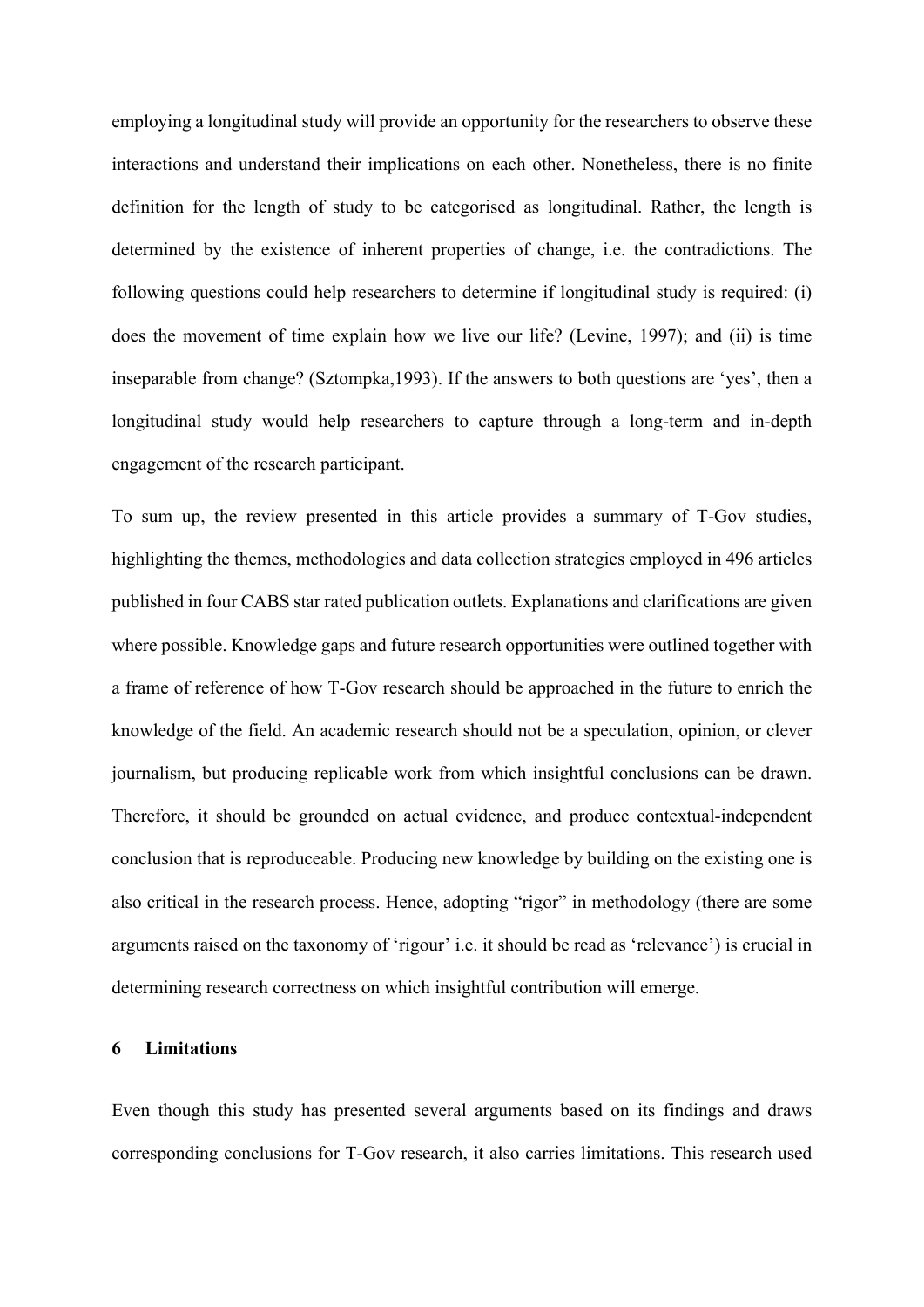articles published between 2006 to 2017 in the four- and three-stars CABS journals. This could be a research limitation since the potential of having more numbers of relevant, high quality researches that were published in other outlets such as "International Journal of Electronic Government (IJEGR)", "Public Polity" and "Transforming Government: People, Process and Policy (TGPPP)" was discounted. However, in view of the systematic approach, taking into consideration the evidence published in the star-rated journals, we are nevertheless confident that the final set of studies provides significant contributions. Apart from that, we are also aware of the loss of information that is created through aggregating information, utilisation of certain keywords, as well as potential overlapping of study content and clustering (theming) criteria, which may lead to partial indistinct allocations. Since we were conscious of this constraint while allocating, aggregating and filtering the articles, we were able to reduce the degree of risk associated with this limitation to an acceptable level by cross referencing and carefully checking the key findings. Future research should bear these limitations in mind when undertaking research of similar nature.

## **References**

- Ad, S. B., & Tag, B. D. (2015). 3 common ways public sector digital strategies go wrong » Digital By Default News 3 common ways public sector digital strategies go wrong Visit us on : Sitewide Sidebar Ad 1, 1–5.
- Al-Muwil, A., Weerakkody, V., El-haddadeh, R., & Dwivedi, Y. (2019). Balancing Digital-By-Default with Inclusion: A Study of the Factors Influencing E-Inclusion in the UK. *Information Systems Frontiers*, *21*(3), 635–659. https://doi.org/10.1007/s10796-019- 09914-0

Al-Yahya, K. O. (2009). Power-influence in decision making, competence utilization, and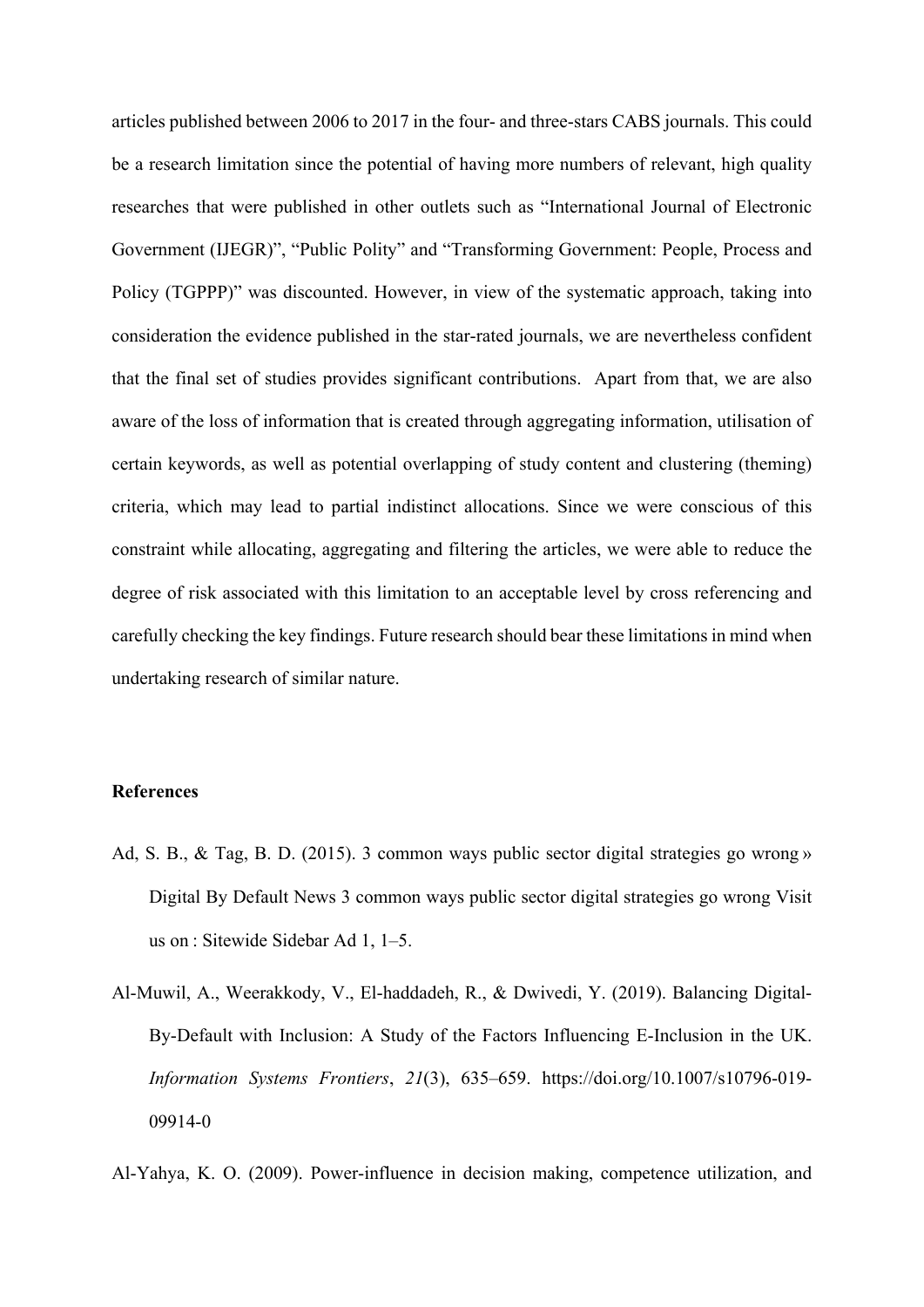organizational culture in public organizations: The arab world in comparative perspective. *Journal of Public Administration Research and Theory*, *19*(2), 385–407. https://doi.org/10.1093/jopart/mun005

- Alcaide–Muñoz, L., Rodríguez–Bolívar, M. P., Cobo, M. J., & Herrera–Viedma, E. (2017). Analysing the scientific evolution of e-Government using a science mapping approach. *Government Information Quarterly*, *34*(3), 545–555. https://doi.org/10.1016/j.giq.2017.05.002
- Ball, M. A. (2009). Aggregating broadband demand: Surveying the benefits and challenges for public libraries. *Government Information Quarterly*, *26*(4), 551–558. https://doi.org/10.1016/j.giq.2009.05.004
- Bandara, W., Miskon, S., & Fielt, E. (2011). A Systematic, Tool-Supported Method for Conducting Literature Reviews in IS. *Information Systems Journal*, 1–14.
- Bannister, F., & Connolly, R. (2015). The great theory hunt : Does e-government really have a problem ? *Government Information Quarterly*, *32*(1), 1–11. https://doi.org/10.1016/j.giq.2014.10.003
- Baskerville, R. L., & Myers, M. D. (2002). Management Information Systems Research Center, University of Minnesota. *MIS Quarterly*, *26*(1), 1–14. https://doi.org/10.2307/4132321
- Baskerville, R. L., & Wood-Harper, A. T. (2016). A critical perspective on action research as a method for information systems research. In *Enacting Research Methods in Information Systems: Volume 2* (pp. 169–190). https://doi.org/10.1007/978-3-319-29269-4\_7
- Bernard, H. R. (2011). *Research Methods in Anthropology: Qualitative and Quantitative Approaches. 5th Edition*. *Library* (Vol. 4th). Retrieved from http://www.loc.gov/catdir/toc/ecip0515/2005018836.html

Bhuiyan, S. H. (2011). Modernizing Bangladesh public administration through e-governance: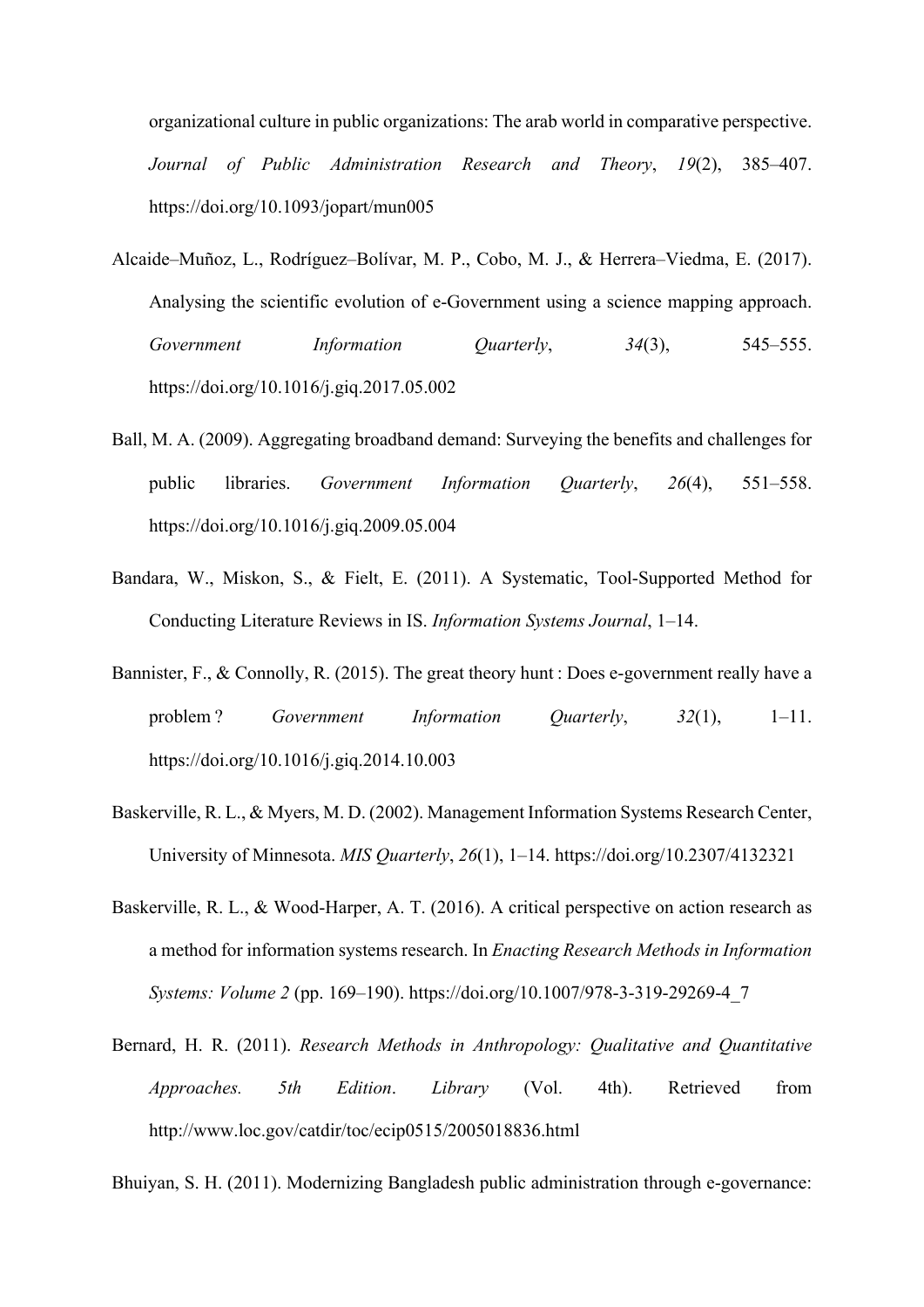Benefits and challenges. *Government Information Quarterly*, *28*(1), 54–65. https://doi.org/10.1016/j.giq.2010.04.006

- Bonsón, E., Torres, L., Royo, S., & Flores, F. (2012). Local e-government 2.0: Social media and corporate transparency in municipalities. Government information quarterly, 29(2), 123-132.
- Bowler, G. M. (2010). Netnography: A method specifically designed to study cultures and communities online. *The Qualitative Report*, *15*(5), 1270–1275. Retrieved from http://www.nova.edu/ssss/QR/QR15-5/kozinets.pdf%5Cnfiles/10775/Bowler Jr - 2010 - Netnography a method specifically designed to stu.pdf%5Cnhttp://nsuworks.nova.edu/tqr/vol15/iss5/13%5Cnhttp://nsuworks.nova.edu/t qr/vol15/iss5/13/?utm\_source=nsuworks.nova.e
- Cavana, R. Y., Delahaye, B. L., & Sekaran, U. (2001). *Applied business research: qualitative and quantitative methods*. *Recherche En Soins Infirmiers*. https://doi.org/10.1109/IRET-EM.1962.5007643
- Cavaye, A. L. M. (1996). Case study research: a multi-faceted research approach for IS. *Information Systems Journal*, *6*(1 996), 227–242. https://doi.org/10.1111/j.1365- 2575.1996.tb00015.x
- Clark, D. (2013, August 8). Four Things You Need To Know In The Big Data Era. *Forbes*. Retrieved from https://www.forbes.com/sites/dorieclark/2013/08/08/four-things-youneed-to-know-in-the-big-data-era/#2cedb7a4226c
- Cordella, A., & Tempini, N. (2015). E-government and organizational change: Reappraising the role of ICT and bureaucracy in public service delivery. Government Information Quarterly, 32(3), 279-286.

Creswell, J. W. (2007). *Qualitative Inquiry and Research Design: Choosing Among Five*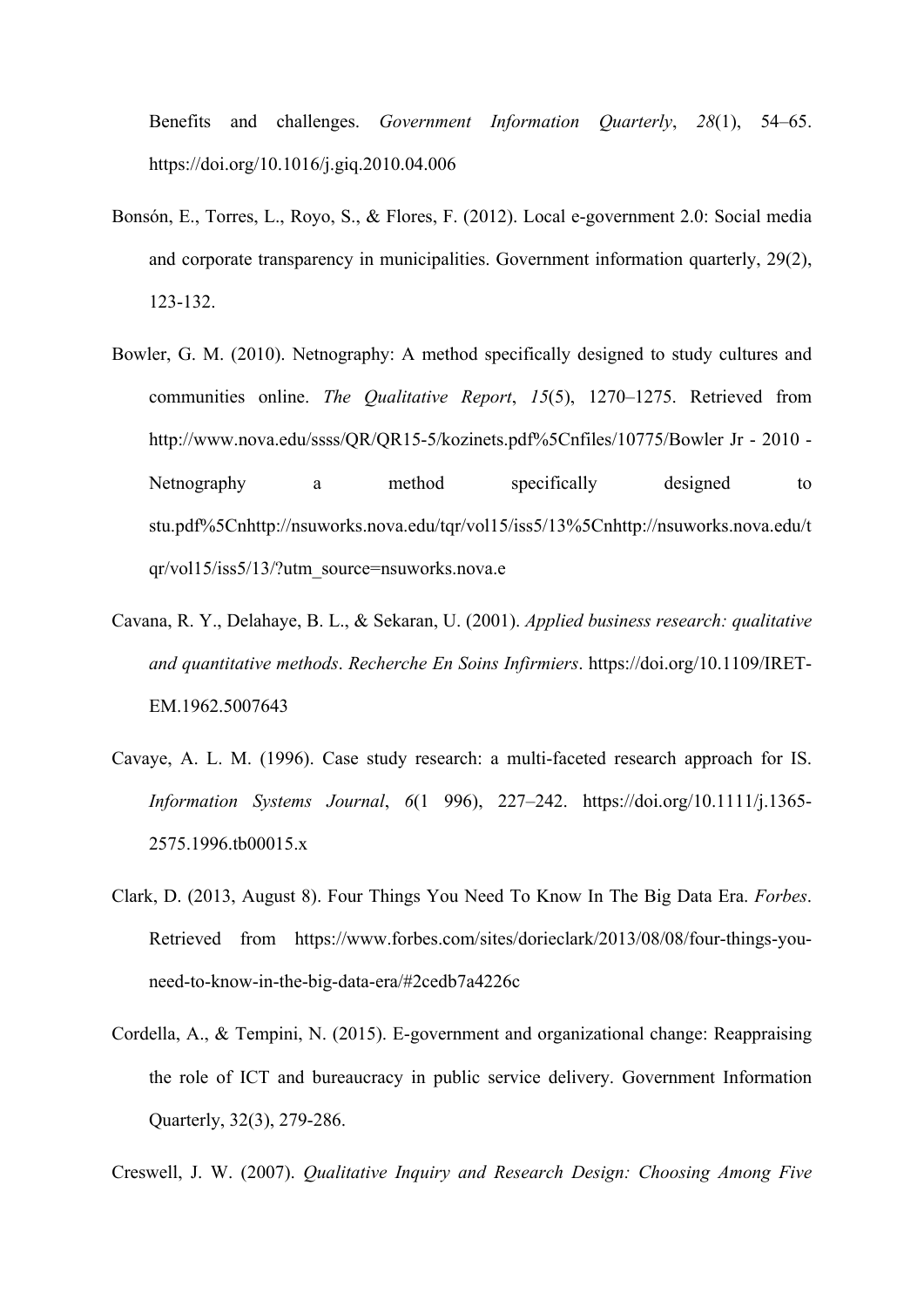*Approaches* (Second). California: SAGE Publications. https://doi.org/10.1016/j.aenj.2008.02.005

- Darke, P., Shanks, G., & Broadbent, M. (1998). Successfully completing case study research : combining rigour , relevance and pragmatism. *Information Systems Journal*, *8*(4), 273– 289. https://doi.org/10.1046/j.1365-2575.1998.00040.x
- Dawes, S S. (2013). Advancing digital government the research-practice-knowledge connection. *Gestion y Politica Publica*, *22*(SPEC.ISS.1), 49–67. Retrieved from http://www.scopus.com/inward/record.url?eid=2-s2.0- 84904730046&partnerID=40&md5=cb4bac128a29c5519d8b95e738db0f7c
- Dawes, Sharon S. (2008). The evolution and continuing challenges of E-governance. *Public Administration Review*. https://doi.org/10.1111/j.1540-6210.2008.00981.x
- Denyer, D., & Tranfield, D. (2009). Producing a Systematic Review. *The SAGE Handbook of Organizational Research Methods*. https://doi.org/10.1080/03634528709378635
- Donelan, H. M., Kear, K., & Ramage, M. (Eds.). (2010). *Online Communication and Collaboration: A Reader*. London & New York: Routledge Taylor & Francis Group.
- Dorner, D. G. (2009). Public sector readiness for digital preservation in New Zealand: The rate of adoption of an innovation in records management practices. *Government Information Quarterly*, *26*(2), 341–348. https://doi.org/10.1016/j.giq.2008.11.003
- Dunleavy, P., Margetts, H., Bastow, S., & Tinkler, J. (2006). New public management is dead - Long live digital-era governance. *Journal of Public Administration Research and Theory*. https://doi.org/10.1093/jopart/mui057
- Farazmand, A. (2009). Building administrative capacity for the age of rapid globalization: A modest prescription for the twenty-first century. *Public Administration Review*, *69*(6), 1007–1020. https://doi.org/10.1111/j.1540-6210.2009.02054.x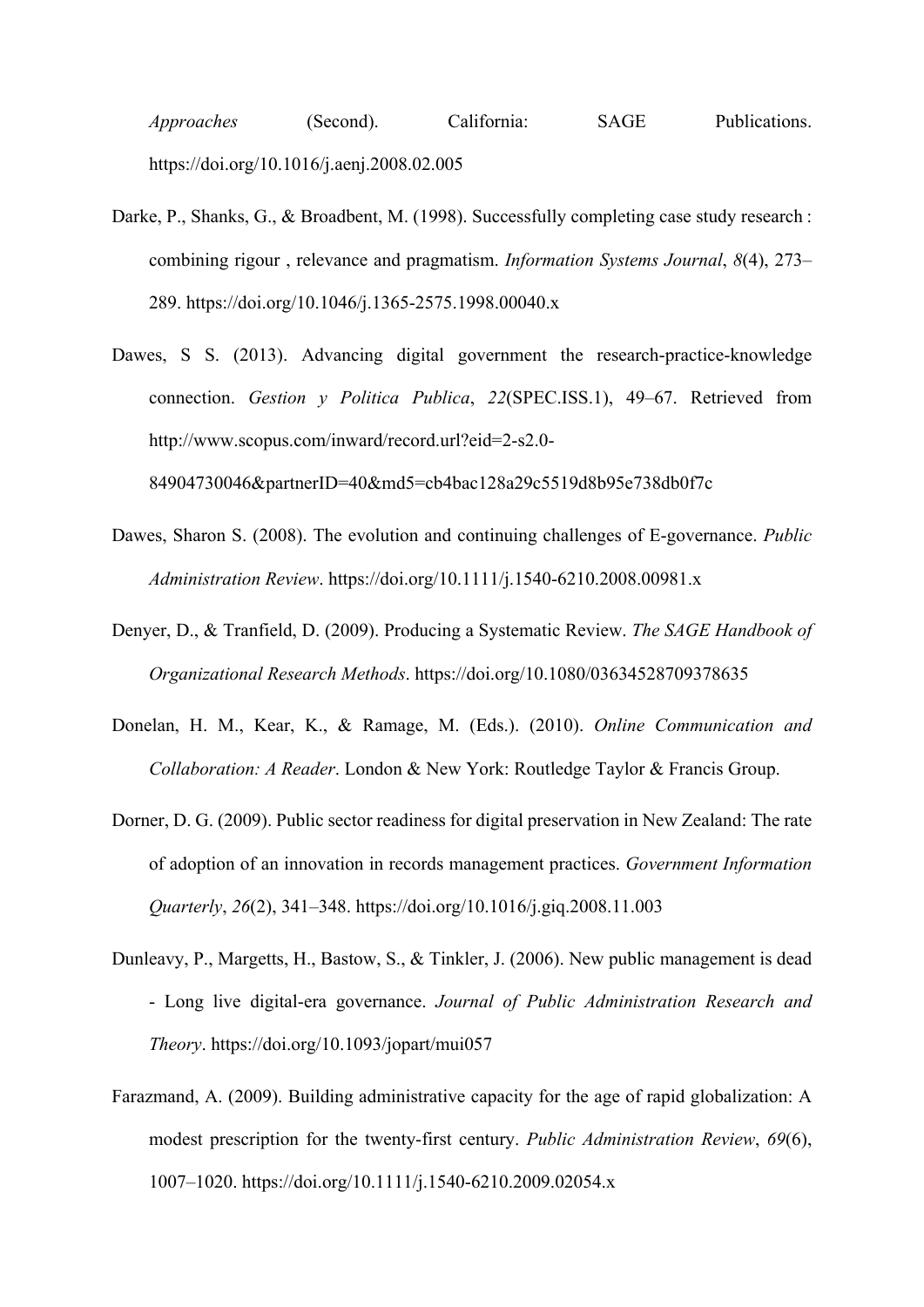- Ferro, E., & Sorrentino, M. (2010). Can intermunicipal collaboration help the diffusion of E-Government in peripheral areas? Evidence from Italy. *Government Information Quarterly*, *27*(1), 17–25. https://doi.org/10.1016/j.giq.2009.07.005
- Fountain, J. E. (2003). Information, Institutions and Governance: Advancing a Basic Social Science Research Program for Digital Government. *Social Science Research*, 1–123. https://doi.org/10.2139/ssrn.430521
- Ghobadi, S., & Mathiassen, L. (2015). Perceived barriers to effective knowledge sharing in agile software teams. *Information Systems Journal*, *26*(2), 95–125. https://doi.org/10.1111/isj.12053
- Gil-Garcia, J. R., Dawes, S. S., & Pardo, T. A. (2017). Digital government and public management research: finding the crossroads. *Public Management Review*, *00*(00), 1–14. https://doi.org/10.1080/14719037.2017.1327181
- Gil-García, J. R., & Pardo, T. A. (2005). E-government success factors: Mapping practical tools to theoretical foundations. *Government Information Quarterly*, *22*(2), 187–216. https://doi.org/10.1016/j.giq.2005.02.001
- Gizaw, A. A., Bygstad, B., & Nielsen, P. (2017). Open generification. *Information Systems Journal*, *27*(5), 619–642. https://doi.org/10.1111/isj.12112
- Graffy, E. A. (2008). Meeting the challenges of policy-relevant science: Bridging theory and practice. *Public Administration Review*. https://doi.org/10.1111/j.1540- 6210.2008.00957.x
- Gustafsson, A., & Bowen, D. E. (2017). The curious case of interdisciplinary research deficiency: Cause or symptom of what truly ails us? *Journal of Business Research*, *79*(May), 212–218. https://doi.org/10.1016/j.jbusres.2017.05.006

Hackler, D., & Saxton, G. D. (2007). The strategic use of information technology by nonprofit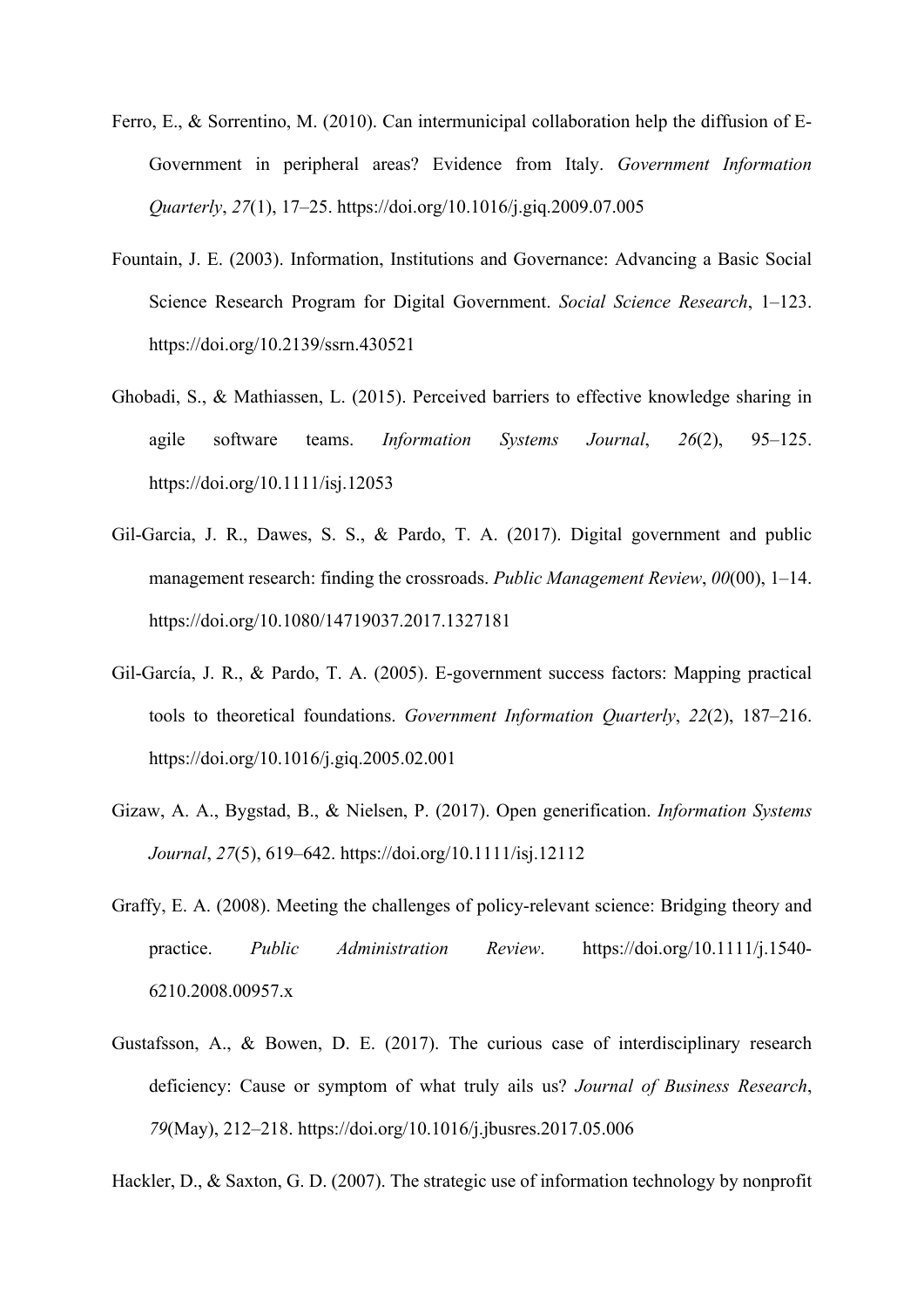organizations: Increasing capacity and untapped potential. *Public Administration Review*, *67*(3), 474–487. https://doi.org/10.1111/j.1540-6210.2007.00730.x

- Head, B. W. (2016). Toward More "Evidence-Informed" Policy Making? *Public Administration Review*, *76*(3), 472–484. https://doi.org/10.1111/puar.12475
- Heeks, R., & Bailur, S. (2007). Analyzing e-government research: Perspectives, philosophies, theories, methods, and practice. *Government Information Quarterly*, *24*(2), 243–265. https://doi.org/10.1016/j.giq.2006.06.005
- Heinrich, C. J. (2012). How credible is the evidence, and does it matter? An analysis of the program assessment rating tool. *Public Administration Review*, *72*(1), 123–134. https://doi.org/10.1111/j.1540-6210.2011.02490.x
- Hsieh, H.-F., & Shannon, S. E. (2005). Three Approaches to Qualitative Content Analysis. *Qualitative Health Research*, *15*(9), 1277–1288. https://doi.org/10.1177/1049732305276687
- Iacovino, N. M., Barsanti, S., & Cinquini, L. (2017). Public Organizations Between Old Public Administration, New Public Management and Public Governance: the Case of the Tuscany Region. *Public Organization Review*, *17*(1), 61–82. https://doi.org/10.1007/s11115-015-0327-x
- Janowski, T., Pardo, T. A., & Davies, J. (2012). Government information networks Mapping electronic governance cases through public administration concepts. Government Information Quarterly, 29(Supplement 1), S1–S10.
- Keiser, L. R. (2010). Understanding street-level bureaucrats' decision making: Determining eligibility in the social security disability program. *Public Administration Review*, *70*(2), 247–257. https://doi.org/10.1111/j.1540-6210.2010.02131.x

Kim, H. J., Pan, G., & Pan, S. L. (2007). Managing IT-enabled transformation in the public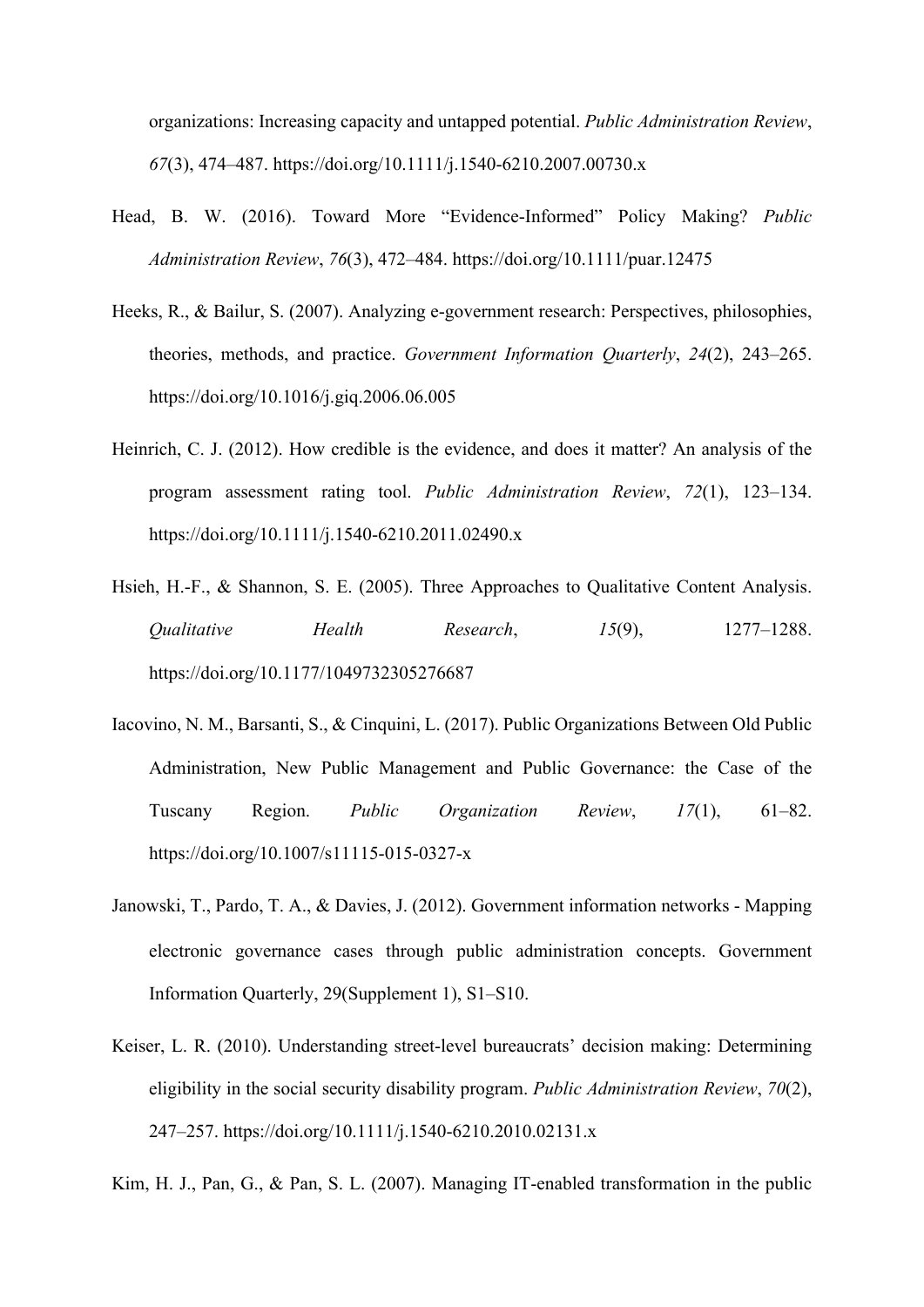sector: A case study on e-government in South Korea. *Government Information Quarterly*, *24*(2), 338–352. https://doi.org/10.1016/j.giq.2006.09.007

- Kim, Y., & Zhang, J. (2016). Digital government and wicked problems. Government Information Quarterly, 33(4), 769-776.
- Klischewski, R., & Askar, E. (2012). Linking service development methods to interoperability governance: The case of Egypt. *Government Information Quarterly*, *29*(1), S22–S31. https://doi.org/10.1016/j.giq.2011.08.001
- Kozinets, R. V. (2015). *Netnography: Redefined*.
- Krebs, T. B., & Pelissero, J. P. (2010). What influences city council adoption and support for reinventing government? Environmental or institutional factors? *Public Administration Review*, *70*(2), 258–267. https://doi.org/10.1111/j.1540-6210.2010.02132.x
- Kuhmonen, T. (2018). Systems view of future of wicked problems to be addressed by the Common Agricultural Policy. *Land use policy*, *77*, 683-695.
- Laws, K., & Mcleod, R. (2006). Case study and grounded theory : Sharing some alternative qualitative research methodologies with systems professionals . (pp. 1–25).
- Lee, C. P., Chang, K., & Berry, F. S. (2011). Testing the Development and Diffusion of E-Government and E-Democracy: A Global Perspective. *Public Administration Review*, *71*(3), 444–454. https://doi.org/10.1111/j.1540-6210.2011.02228.x
- Lee-Geiller, S., & Lee, T. D. (2019). Using government websites to enhance democratic Egovernance: A conceptual model for evaluation. Government Information Quarterly, 36(2), 208-225.
- Levy, Y., & Ellis, T. J. (2006). A systems approach to conduct an effective literature review in support of information systems research. *Informing Science*, *9*, 181–211.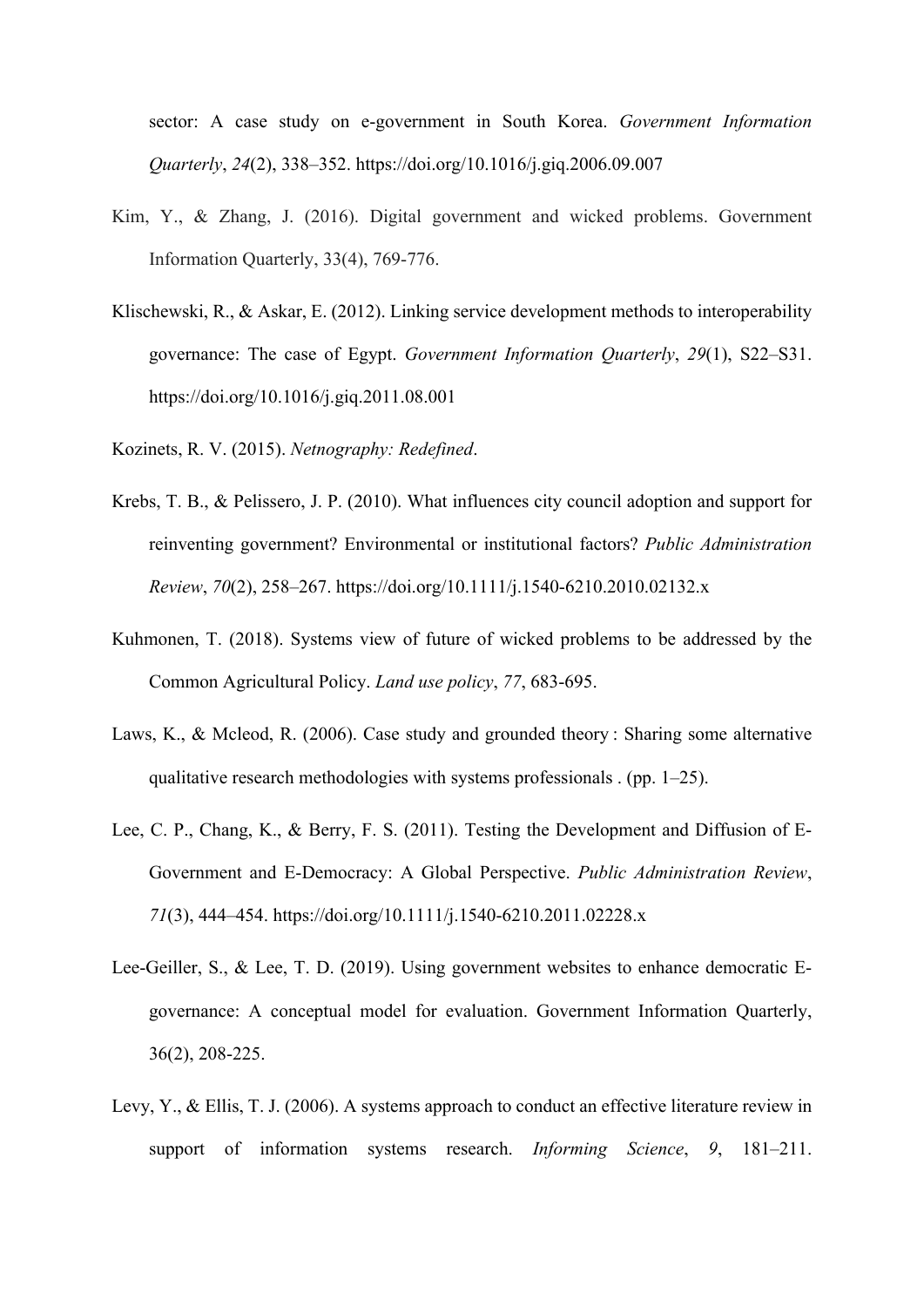https://doi.org/10.1049/cp.2009.0961

Lincoln, Y.S., Guba, E.G. (1991). *Nat Inquiry*. Thousand Oaks, CA: Sage Publication

- Liou, S. tzong, Liu, C. P., Chang, C. C., & Yen, D. C. (2011). Restructuring Taiwan's port state control inspection authority. *Government Information Quarterly*, *28*(1), 36–46. https://doi.org/10.1016/j.giq.2010.05.005
- Lohr, S. (2012). The Age of Big Data, p. 5. Retrieved from http://rkbusinessschool.com/uploads/2 The New York Times on The Age of Big D ata.pdf
- Mahmood, M. (2017). *Does digital transformation of government lead to enhanced citizens' trust and confidence in government?* Brunel University London. Retrieved from http://bura.brunel.ac.uk/handle/2438/15391
- Marczyk, G., DeMatteo, D., & Festinger, D. (2005). *Essentials of Research Design and Methodology*. (A. S. Kaufman & N. L. Kaufman, Eds.). John Wiley & Sons Ltd. https://doi.org/10.5860/CHOICE.43-5572
- Marshall, C., & Rossman, G. B. (2016). *Designing Qualitative Research* (6th ed.). Singapore: SAGE Publications.
- Marying, P. (2000). Qualitative Content Analysis. *Forum Qualitative Research*, *1*(2), 10. https://doi.org/10.1016/S1479-3709(07)11003-7
- McNeal, R., Schmeida, M., & Hale, K. (2007). E-disclosure laws and electronic campaign finance reform: Lessons from the diffusion of e-government policies in the States. *Government Information Quarterly*, *24*(2), 312–325. https://doi.org/10.1016/j.giq.2006.06.006

Medaglia, R., & Zhu, D. (2017). Public deliberation on government-managed social media: A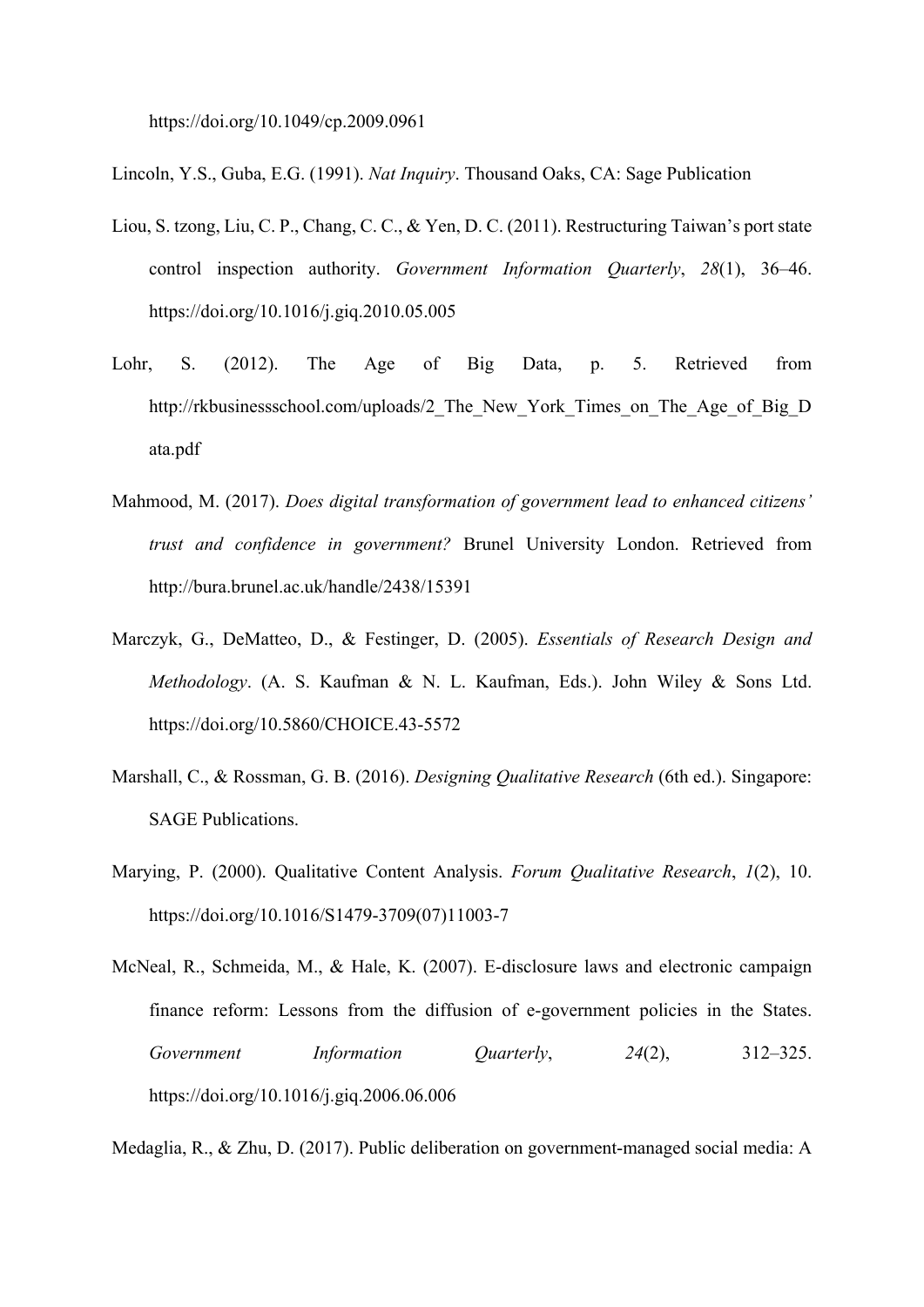study on Weibo users in China. *Government Information Quarterly*, *34*(3), 533–544. https://doi.org/10.1016/j.giq.2017.05.003

- Meijer, A., & Bekkers, V. (2015). A metatheory of e-government : Creating some order in a fragmented research fi eld. *Government Information Quarterly*, *32*(3), 237–245. https://doi.org/10.1016/j.giq.2015.04.006
- Mergel, I. (2013). Social media adoption and resulting tactics in the U.S. federal government. *Government Information Quarterly*, *30*(2), 123–130. https://doi.org/10.1016/j.giq.2012.12.004
- Mergel, I. (2016). Social media institutionalization in the U.S. federal government. *Government Information Quarterly*, *33*(1), 142–148. https://doi.org/10.1016/j.giq.2015.09.002
- Mergel, I. (2017). Building Holistic Evidence for Social Media Impact. *Public Administration Review*, *77*(4), 489–495. https://doi.org/10.1111/puar.12780
- Mintzberg, H. (2005). *Developing Theory about the Development of Theory*. *Great Minds in Management The Process of Theory Development*. Retrieved from http://www.biasca.com/archivos/for\_downloading/educational\_research/development\_th eory/H\_Mintzberg\_Developing\_a\_theory.pdf
- Moody, D., Iacob, M., & Amrit, C. (2010). In Search of Paradigms: Identifying the Theoretical Foundations of the IS Field. *Ecis*, (2010), 15. Retrieved from http://aisel.aisnet.org/ecis2010/43/
- Moon, M. J., Lee, J., & Roh, C. Y. (2014). The Evolution of Internal IT Applications and e-Government Studies in Public Administration: Research Themes and Methods. *Administration and Society*. https://doi.org/10.1177/0095399712459723

Morse, J. M. (2015). Critical Analysis of Strategies for Determining Rigor in Qualitative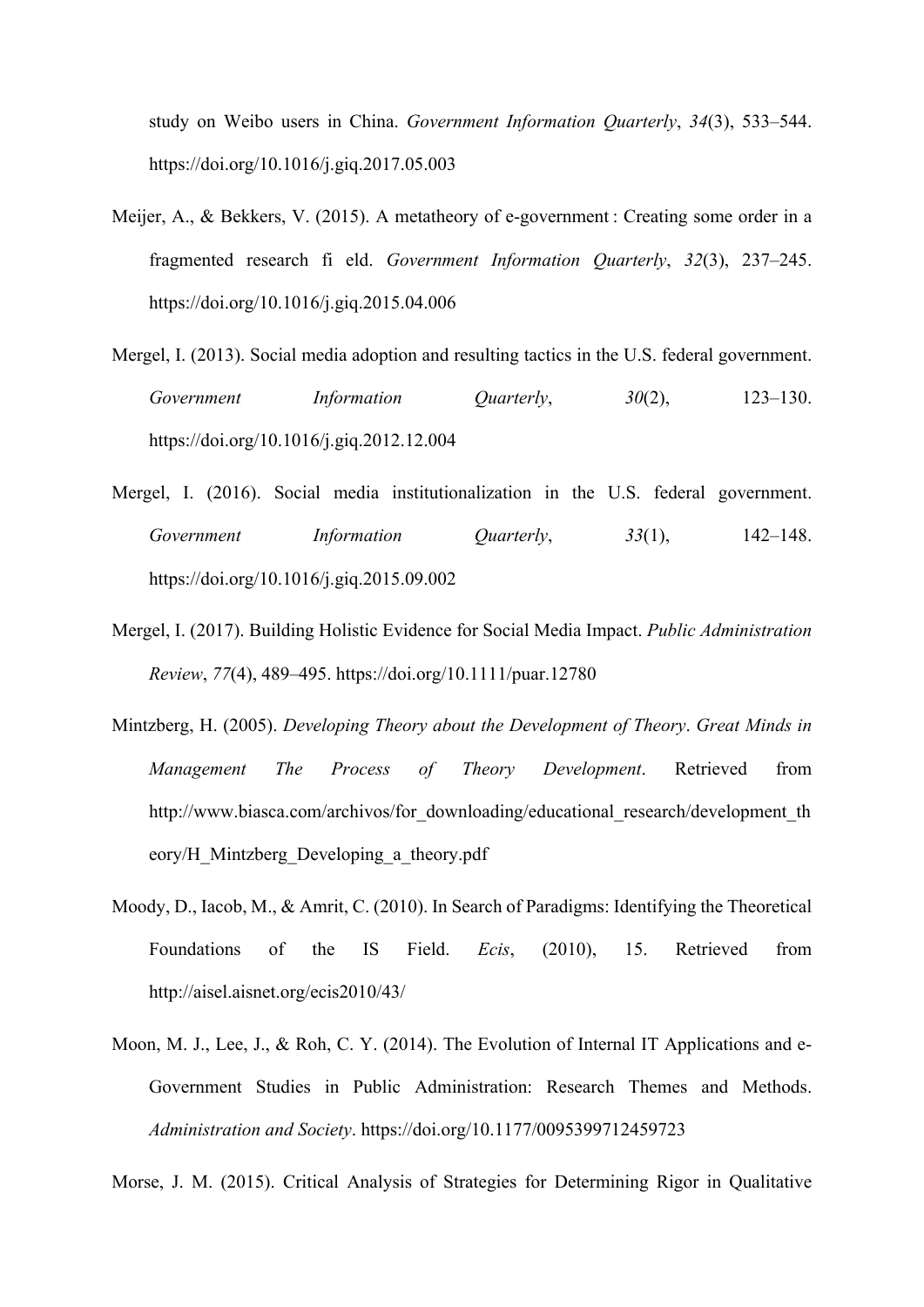Inquiry. *Qualitative Health Research*, *25*(9), 1212–1222. https://doi.org/10.1177/1049732315588501

- Nabatchi, T. (2012). Putting the "Public" Back in Public Values Research: Designing Participation to Identify and Respond to Values. *Public Administration Review*, *72*(5), 699–708. https://doi.org/10.1111/j.1540-6210.2012.02544.x
- Nabatchi, T., Sancino, A., & Sicilia, M. (2017). Varieties of Participation in Public Services: The Who, When, and What of Coproduction. *Public Administration Review*, *77*(5), 766– 776. https://doi.org/10.1111/puar.12765

NAO. (2017). *Digital transformation in government*. london.

- National Audit Office. (2013). Integration across government, (March), 1–47.
- Norris, E. (2016). Lessons from Universal Credit to help current and future major projects. *Institute for Government*, (September), 11–13.
- Omar, A., Weerakkody, V., & Sivarajah, U. (2017). Digitally enabled service transformation in UK public sector: A case analysis of universal credit. *International Journal of Information Management*, *37*(4), 350–356. https://doi.org/10.1016/j.ijinfomgt.2017.04.001
- Omar, Amizan, El-Haddadeh, R., & Weerakkody, V. (2016). Exploring Digitally Enabled Service Transformation in the Public Sector : Would Institutional and Structuration Theory Concepts Keep the Research Talking ?, *12*(4), 1–18. https://doi.org/10.4018/IJEGR.2016100101
- Omar, Amizan, & Osmani, M. (2015). Digitally Enabled Service Transformations in Public Sector: A Review of Institutionalisation and Structuration Theories. *International Journal of Electronic Government Research (IJEGR)*, *11*(3), 76–94. https://doi.org/10.4018/IJEGR.2015070105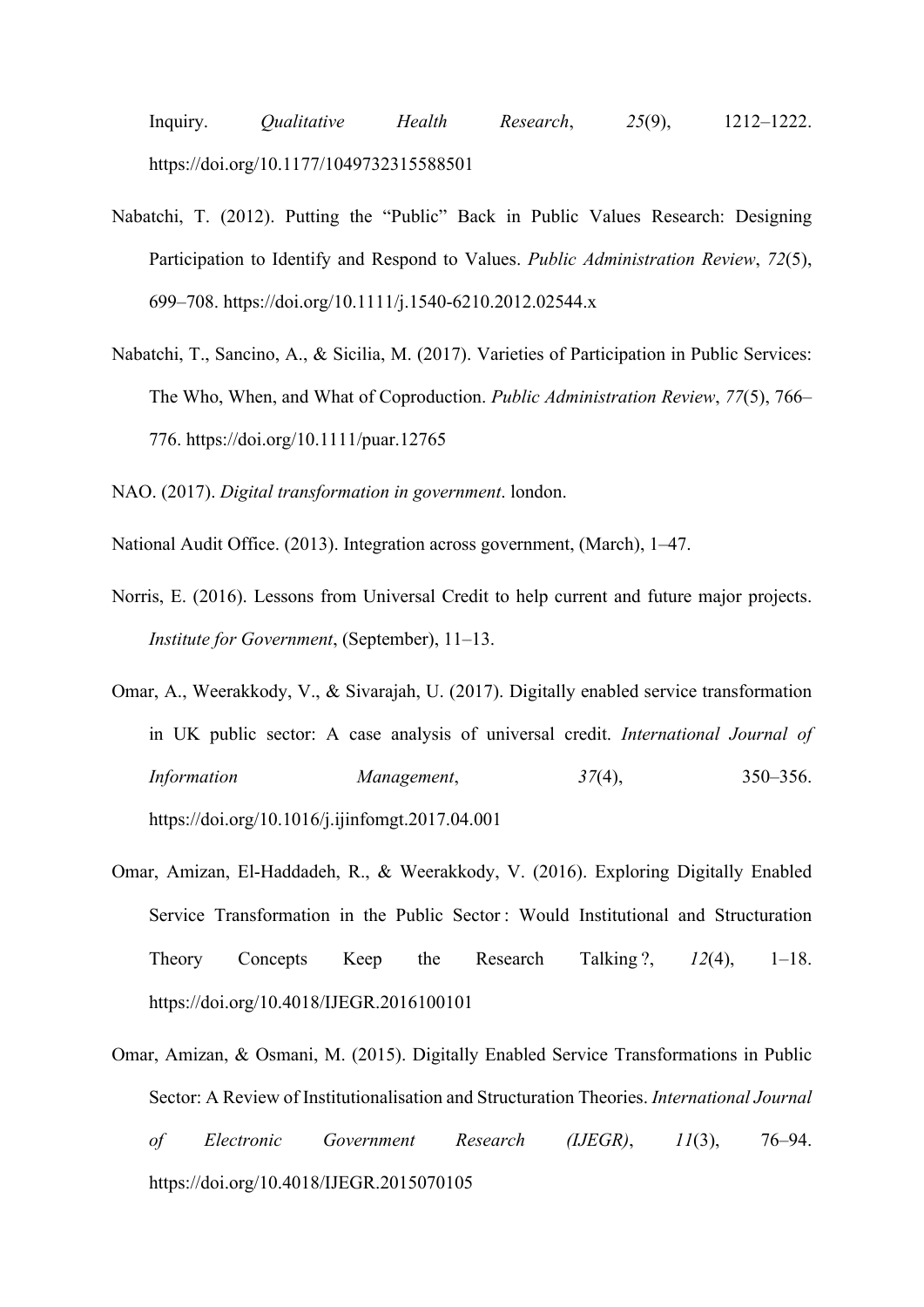- Panagiotopoulos, P., Al-Debei, M. M., Fitzgerald, G., & Elliman, T. (2012). A business model perspective for ICTs in public engagement. *Government Information Quarterly*, *29*(2), 192–202. https://doi.org/10.1016/j.giq.2011.09.011
- Patanakul, P., Kwak, Y. H., Zwikael, O., & Liu, M. (2016). What impacts the performance of large-scale government projects? *International Journal of Project Management*, *34*(3), 452–466. https://doi.org/10.1016/j.ijproman.2015.12.001
- Picazo-Vela, S., Gutiérrez-Martínez, I., & Luna-Reyes, L. F. (2012). Understanding risks, benefits, and strategic alternatives of social media applications in the public sector. *Government Information Quarterly*, *29*(4), 504–511. https://doi.org/10.1016/j.giq.2012.07.002
- Pieterson, W., Ebbers, W., & van Dijk, J. (2007). Personalization in the public sector. An inventory of organizational and user obstacles towards personalization of electronic services in the public sector. *Government Information Quarterly*, *24*(1), 148–164. https://doi.org/10.1016/j.giq.2005.12.001
- Rorissa, A., Demissie, D., & Pardo, T. (2011). Benchmarking e-Government: A comparison of frameworks for computing e-Government index and ranking. *Government Information Quarterly*, *28*(3), 354–362. https://doi.org/10.1016/j.giq.2010.09.006
- Sá, F., Rocha, Á., & Pérez Cota, M. (2016). From the quality of traditional services to the quality of local e-Government online services: A literature review. *Government Information Quarterly*, *33*(1), 149–160. https://doi.org/10.1016/j.giq.2015.07.004
- Scholta, H., Mertens, W., Kowalkiewicz, M., & Becker, J. (2019). From one-stop shop to nostop shop: An e-government stage model. Government Information Quarterly, 36(1), 11- 26.
- Stephen, J., Page, J., Myers, J., Brown, A., Watson, D., & Magee, S. I. (2011). System Error: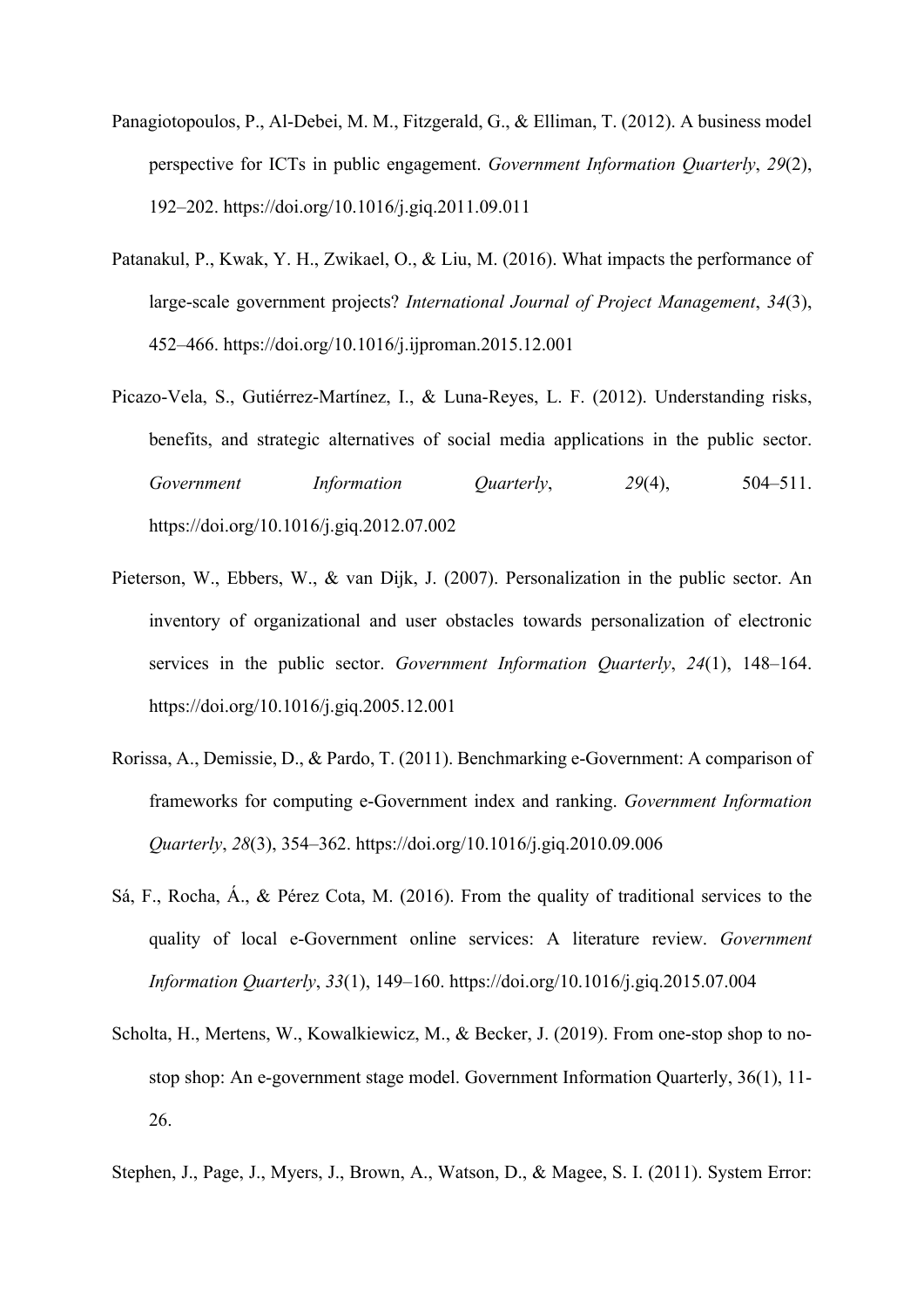Fixing the flaws in government IT, 1–100.

- Tapia, A., Maitland, C., & Stone, M. (2006). Making IT work for municipalities: Building municipal wireless networks. *Government Information Quarterly*, *23*(3–4), 359–380. https://doi.org/10.1016/j.giq.2006.08.004
- Truex III, D. P. (2001). Three issues concerning relevance in IS research: Epistemology, audience, and method. *Communications of the Association for Information Systems*, *6*(24), 1–11. Retrieved from http://www.cis.gsu.edu/~dtruex/Presentations/TruexCAIS.pdf
- Tursunbayeva, A., Franco, M., & Pagliari, C. (2017). Use of social media for e-Government in the public health sector: A systematic review of published studies. Government Information Quarterly, 34(2), 270-282.
- Twizeyimana, J. D., & Andersson, A. (2019). The public value of E-Government–A literature review. Government information quarterly.
- Vom Brocke, J., Simons, A., Niehaves, B., Riemer, K., Plattfaut, R., Cleven, A., … Reimer, K. (2009). Reconstructing the Giant: On the Importance of Rigour in Documenting the Literature Search Process. *17th European Conference on Information Systems*, *9*, 2206– 2217. https://doi.org/10.1108/09600031211269721
- Walsham, G. (1995). Interpretive case studies in IS research: nature and method. *European Journal of Information Systems*, *4*(2), 74–81. https://doi.org/10.1057/ejis.1995.9
- Wang, X., & Kapucu, N. (2008). Public complacency under repeated emergency threats: Some empirical evidence. *Journal of Public Administration Research and Theory*, *18*(1), 57– 78. https://doi.org/10.1093/jopart/mum001
- Waring, J., Currie, G., & Bishop, S. (2013). A Contingent Approach to the Organization and Management of Public-Private Partnerships: An Empirical Study of English Health Care. *Public Administration Review*, *73*(2), 313–326. https://doi.org/10.1111/puar.12020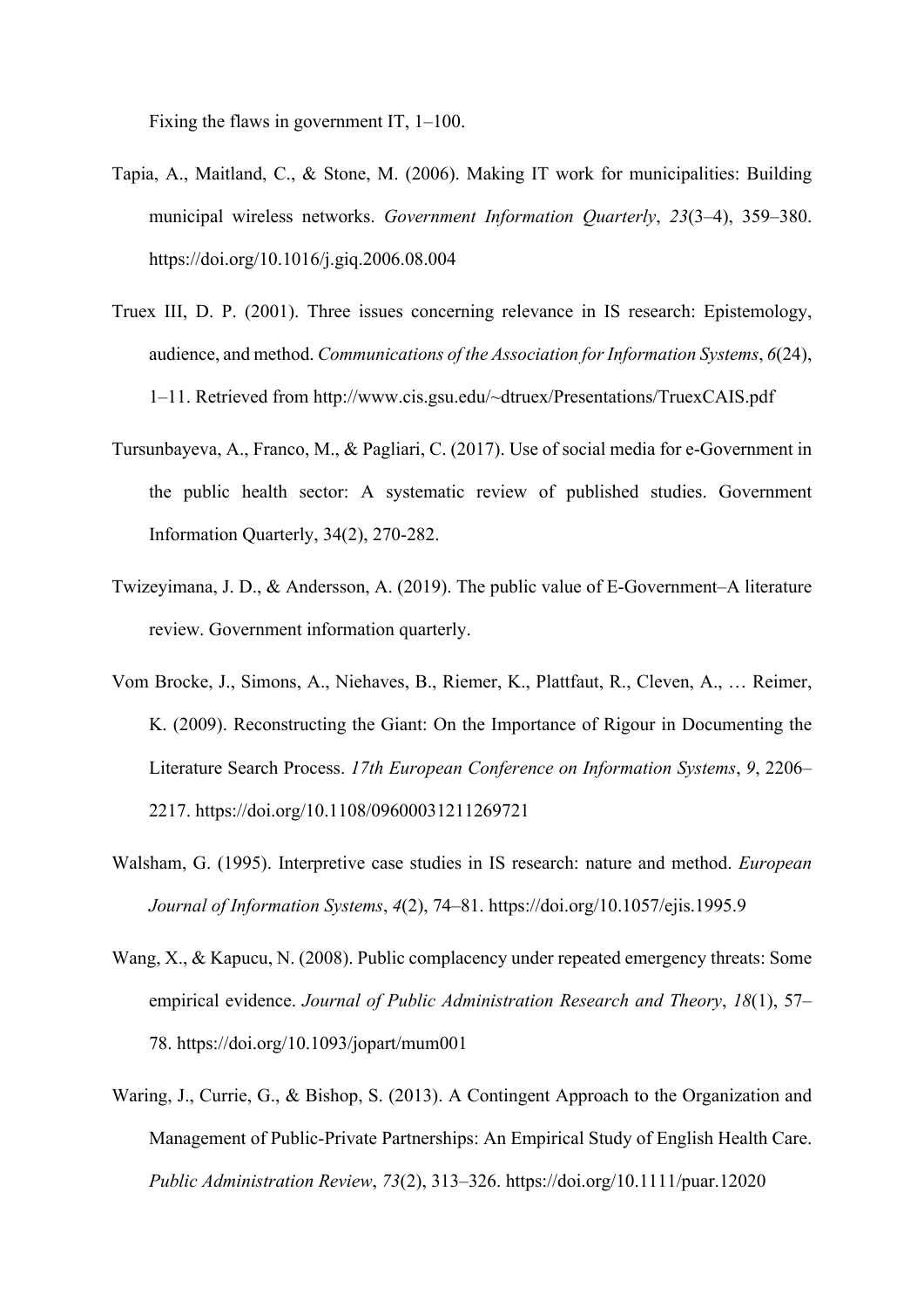- Webster, J., & Watson, R. T. (2016). Analyzing the Past to Prepare for the Future : Writing a Literature Review Analyzing The Past To Prepare For The Future : Writing A, *26*(2).
- Weerakkody, V., & Dhillon, G. (2010). Moving from E-Government to T-Government: A Study of Process Reengineering Challenges in a UK Local Authority Context. In Social and Organizational Developments through Emerging E-Government Applications: New Principles and Concepts (pp. 349-364). IGI Global.
- Weerakkody, V., Omar, A., El-Haddadeh, R., & Al-Busaidy, M. (2016). Digitally-enabled service transformation in the public sector: The lure of institutional pressure and strategic response towards change. *Government Information Quarterly*, *33*(4), 658–668. https://doi.org/10.1016/j.giq.2016.06.006
- Weick, K. E. (1979). The social psychology of organizing. *Administrative Science Quarterly*, *2*, 294. https://doi.org/10.2307/2392295
- Wigglesworth, R. (2018, January 31). Can big data revolutionise policymaking by governments? *Financial Times*. Retrieved from https://www.ft.com/content/9f0a8838 fa25-11e7-9b32-d7d59aace167
- Wilkinson, M. A., & Gerolami, N. (2009). The author as agent of information policy: The relationship between economic and moral rights in copyright. *Government Information Quarterly*, *26*(2), 321–332. https://doi.org/10.1016/j.giq.2008.12.002
- Wohlin, C. (2014). Guidelines for snowballing in systematic literature studies and a replication in software engineering. In *Proceedings of the 18th International Conference on Evaluation and Assessment in Software Engineering - EASE '14* (pp. 1–10). https://doi.org/10.1145/2601248.2601268
- Wu, X., & He, J. (2009). Paradigm shift in public administration: Implications for teaching in professional training programs. *Public Administration Review*, *69*(SUPPL. 1).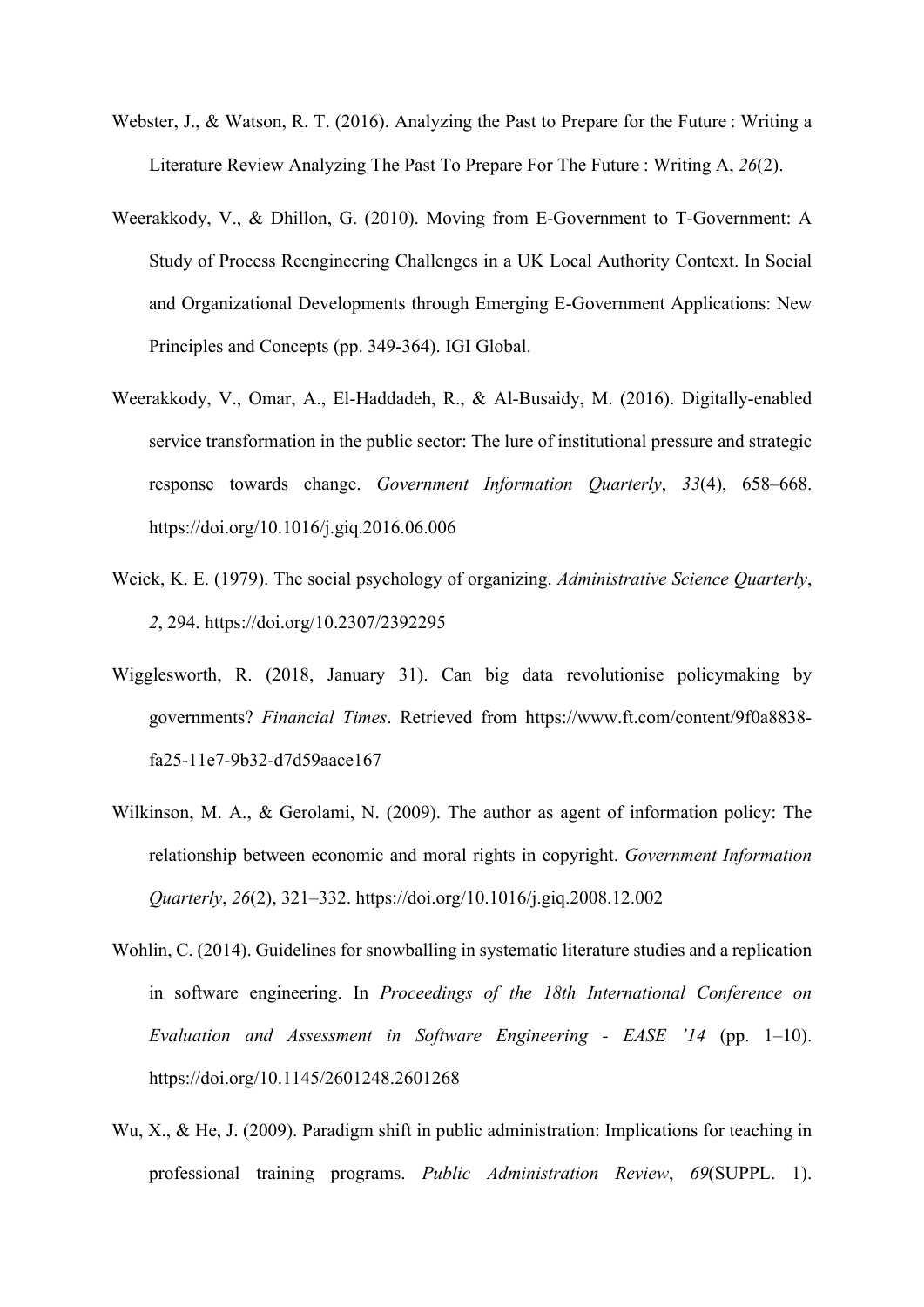https://doi.org/10.1111/j.1540-6210.2009.02085.x

- Xu, B., Xu, Z., & Li, D. (2016). Internet aggression in online communities: a contemporary deterrence perspective. *Information Systems Journal*, *26*(6), 641–667. https://doi.org/10.1111/isj.12077
- Yang, K., & Pandey, S. K. (2009). How do perceived political environment and administrative reform affect employee commitment? *Journal of Public Administration Research and Theory*, *19*(2), 335–360. https://doi.org/10.1093/jopart/mun002
- Yang, T. M., & Wu, Y. J. (2016). Examining the socio-technical determinants influencing government agencies' open data publication: A study in Taiwan. *Government Information Quarterly*, *33*(3), 378–392. https://doi.org/10.1016/j.giq.2016.05.003
- Yildiz, M. (2007). E-government research: Reviewing the literature, limitations, and ways forward. *Government Information Quarterly*, *24*(3), 646–665. https://doi.org/10.1016/j.giq.2007.01.002
- Yin, R.K. (1994) *Discovering the future of the case study method in evaluation research.* Eval Pract. 15:283–290.
- Yin, R. K. (2011a). *Qualitative research from start to finish*. *Qualitative research from start to finish.* https://doi.org/10.1007/s13398-014-0173-7.2
- Yin, R. K. (2011b). *Qualitative Research From Start To Finish*. New York & London: The Guildford Press. https://doi.org/10.1007/s13398-014-0173-7.2
- Zhang, H., Xu, X., & Xiao, J. (2014). Diffusion of e-government : A literature review and directions for future directions. *Government Information Quarterly*, *31*(4), 631–636. https://doi.org/10.1016/j.giq.2013.10.013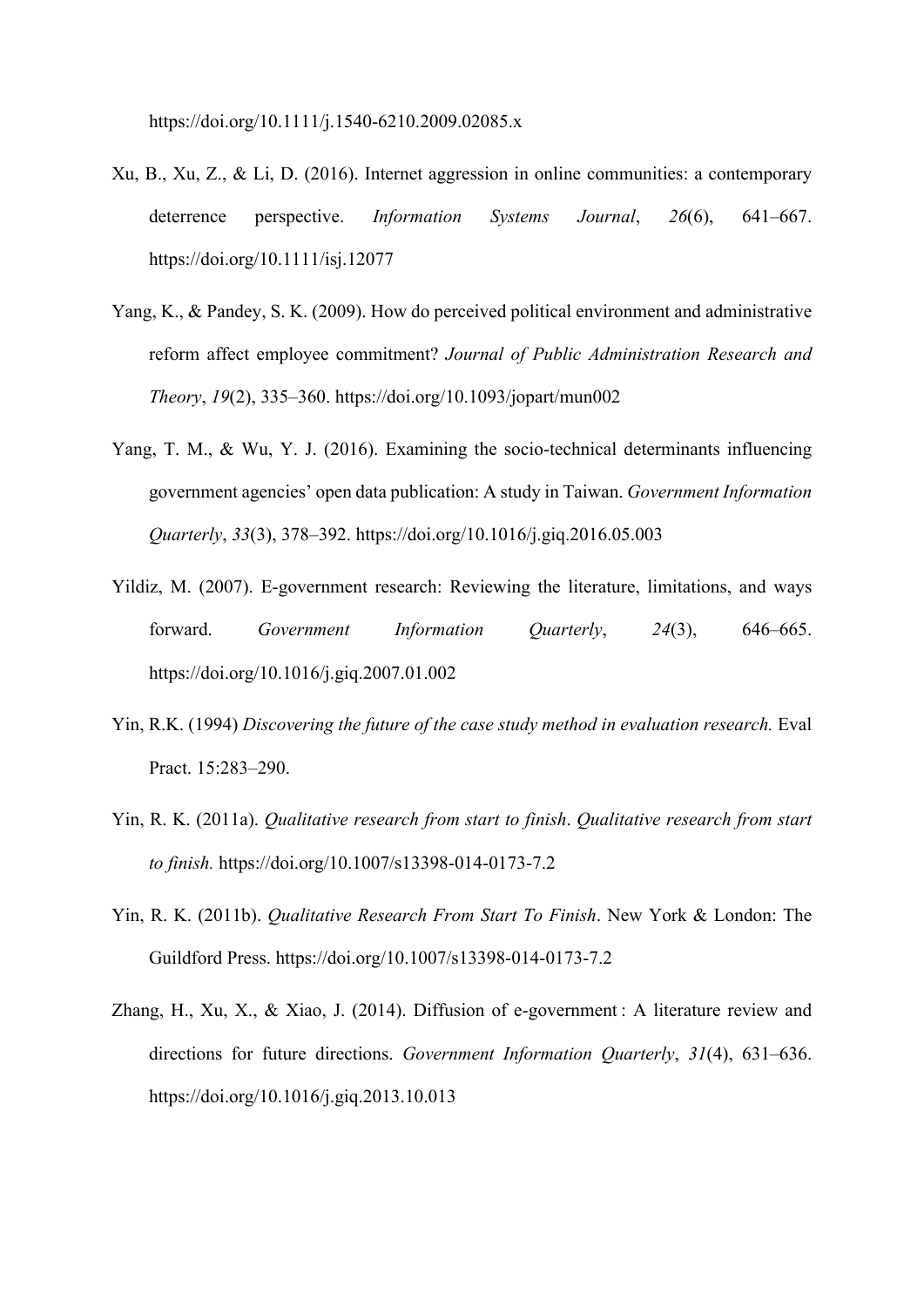**Amizan Omar** is an Assistant Professor in Strategic HRM and Strategic Management in University of Bradford School of Management. She completed her PhD in Digital Enabled Service Transformation in Brunel University London. Her research background includes working with numerous European research partners for several key European Commission funded research projects. Her primary research interests are in the areas of Digitally Enabled Service Transformation, Organisational Change and Strategic Management in both – public and private sectors. Her works were published in journals and conference proceedings (e.g. Government Information Quarterly, Americas Conference on Information Systems, and **International Conference on Theory and Practice of Electronic Governance).** She is also invited member of editorial advisory board of Journal of Information Technology (JIT) and Journal of Electronic Government Research (IJEGR). Amizan is at present a member of British Academy of Management (BAM) and an associate member of Chartered Institute of Personnel and Development UK.

**Vishanth Weerakkody** is a Professor in Management Information Systems and Governance in University of Bradford School of Management. Prior to his academic career, Prof Weerakkody worked in a number of multinational organisations, including IBM UK. He has a successful track record of Research and Enterprise and has secured numerous research grants from funding bodies such as the European Commission (FP7 & H2020), Economic and Social Research Council, Qatar Foundation and UK Local Government. His R&D expertise spans several disciplines including, management decision making, ICT evaluation, public administration, social Innovation and process transformation. He is the Editor-in-Chief of the International Journal of Electronic Government Research and a Handling Editor for Information Systems Frontiers. He is a Chartered IT Professional and Fellow of the UK Higher Education Academy.

**Ahmad Daowd** is a Lecturer in Business Analytics at Coventry Business School. Ahmad is an active researcher and lecturer in the field on Information management including egovernment, e-commerce, big data and AI, and social media. Ahmad is also an active reviewer for information management journal such as Journal of Enterprise Information Management, Information Technology and People, and others.